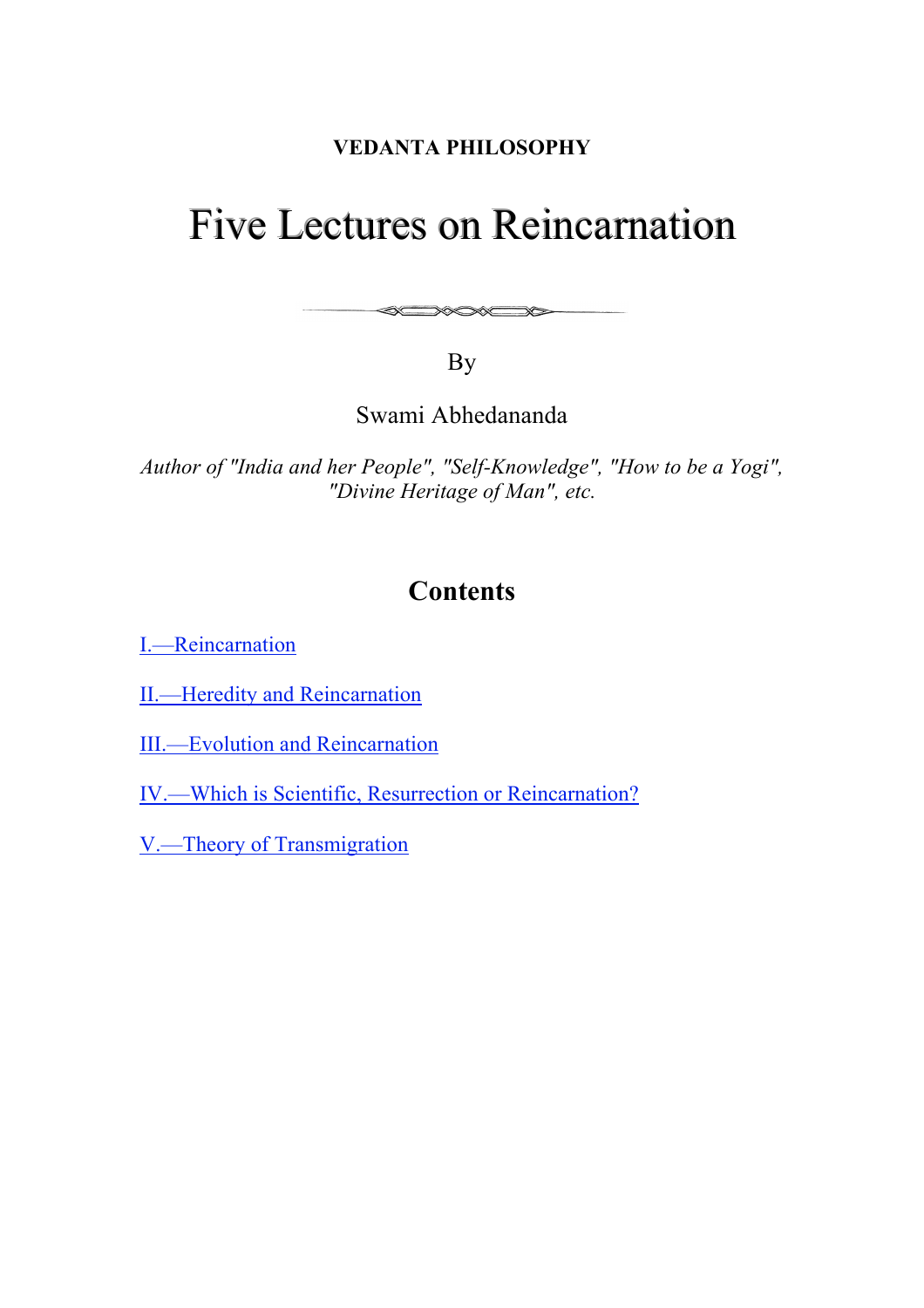#### I. Reincarnation

he visible phenomena of the universe are bound by the universal law of cause and effect. The effect is visible or perceptible, while the cause is invisible or imperceptible. The falling of an apple from a tree is the effect of a certain In the visible phenomena of the universe are bound by the universal law of cause and effect. The effect is visible or perceptible, while the cause is invisible or imperceptible. The falling of an apple from a tree is the e senses, its expression is visible. All perceptible phenomena are but the various expressions of different forces which act as invisible agents upon the subtle and imperceptible forms of matter. These invisible agents or forces together with the imperceptible particles of matter make up the subtle states of the phenomenal universe. When a subtle force becomes objectified, it appears as a gross object. Therefore, we can say, that every gross form is an expression of some subtle force acting upon the subtle particles of matter. The minute particles of hydrogen and oxygen when combined by chemical force, appear in the gross form of water. Water can never be separated from hydrogen and oxygen, which are its subtle component parts. Its existence depends upon that of its component parts, or in other words, upon its subtle form. If the subtle state changes, the gross manifestation will also change. The peculiarity in the gross form of a plant depends upon the peculiar nature of its subtle form, the seed. The peculiar nature of the gross forms in the animal kingdom depends upon the subtle forms which manifest variously in each of the intermediate stages between the microscopic unit of living matter and the highest man. The gross human body is closely related to its subtle body. Not only this, but every movement or change in the physical form is caused by the activity and change of the subtle body. If the subtle body be affected or changed a little, the gross body will also be affected similarly. The material body being the expression of the subtle body, its birth, growth, decay and death depend upon the changes of the subtle body. As long as the subtle body remains, it will continue to express itself in a corresponding gross form.

Now let us understand clearly what we mean by a subtle body. It is nothing but a minute germ of a living substance. It contains the invisible particles of matter which are held together by vital force, and it also possesses mind or thought-force in a potential state, just as the seed of a plant contains in it the life force and the power of growth. According to Vedanta, the subtle body consists of *Antahkaranam*, that is, the internal organ or the mind substance with its various modifications, mind, intellect, egoism, memory, the five instruments of perception: the powers of seeing, hearing, smelling, tasting and touching; the five instruments of action, such as the powers of seizing, moving, speaking, evacuating, and generating, and the five *Prânas. Prâna* is a Sanskrit word which means vital energy or the life-sustaining power in us. Although *Prâna* is one, it takes five different names on account of the five different functions it performs. This word *Prâna* includes the five manifestations of the vital force: First, that power which moves the lungs and draws the atmospheric air from outside into the system. This is also called *Prâna*. Second, that power which throws out of the system such things as are not wanted. It is called in Sanskrit *Apâna*. Third, it takes the name of *Samâna*, as performing digestive functions and carrying the extract of food to every part of the body. It is called *Udâna* when it is the cause of bringing down food from the mouth through the alimentary canal to the stomach, and also when it is the cause of the power of speech. The fifth power of *Prâna* is that which works in every part of the nervous system from head to foot, through every canal, which keeps the shape of the body, preserves it from putrefaction, and gives health and life to every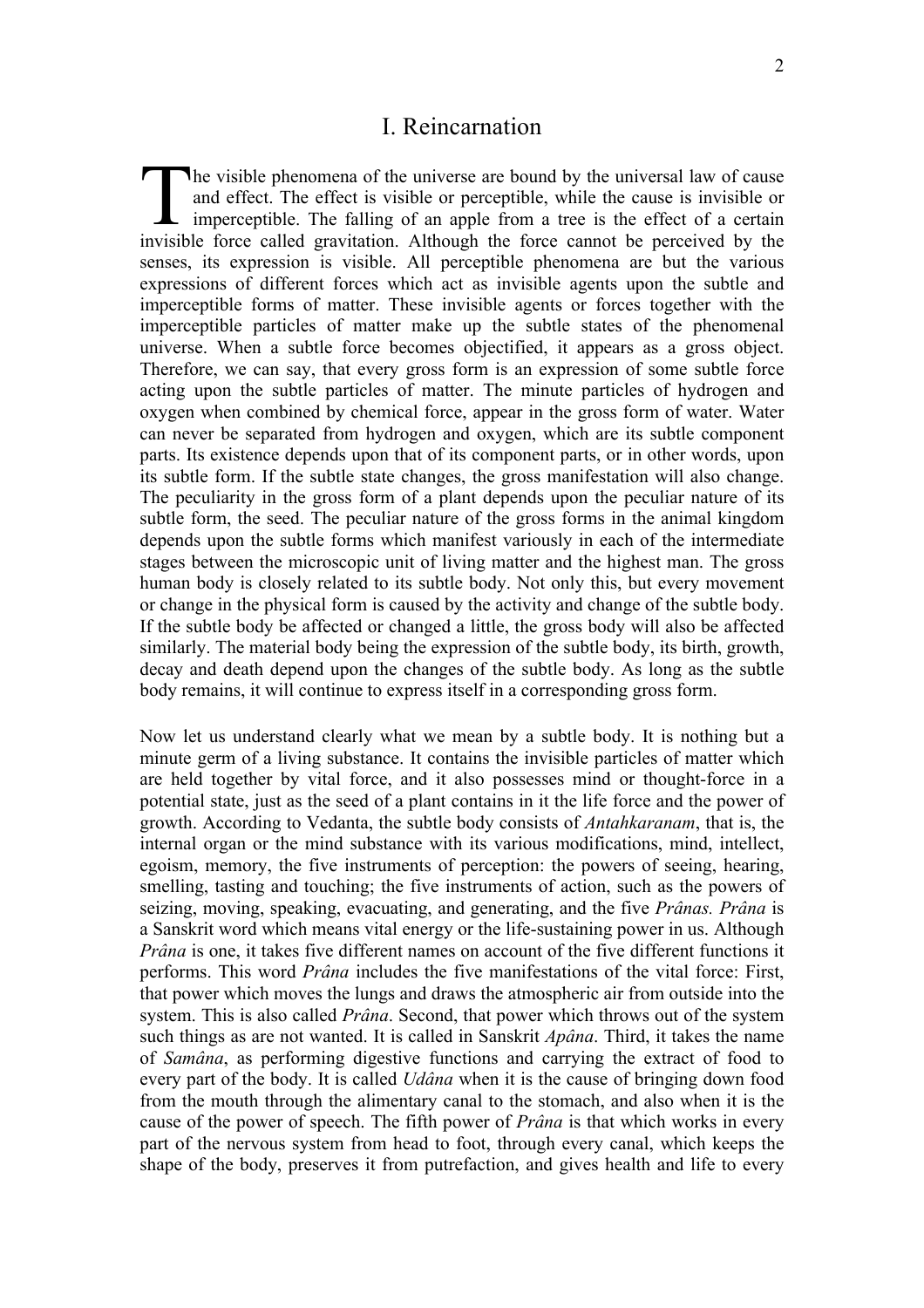cell and organ. These are the various manifestations of the vital force or *Prâna*. These subtle powers together with the non-composite elements of the gross body, or the ethereal particles of subtle matter, and also with the potentialities of all the impressions, ideas and tendencies which each individual gathers in one life, make up his subtle body. As a resultant of all the different actions of mind and body which an individual performs in his present life, will be the tendencies and desires in his future life; nothing will be lost.

Every action of body or mind which we do, every thought which we think, becomes fine, and is stored up in the form of a *Samskâra* or impression in our minds. It remains latent for some time, and then it rises up in the form of a mental wave and produces new desires. These desires are called in Vedanta, *Vâsanâs*. Vâsanâs or strong desires are the manufacturers of new bodies. If Vâsanâ or longing for worldly pleasures and objects remains in anybody, even after hundreds of births, that person will be born again. Nothing can prevent the course of strong desires. Desires must be fulfilled sooner or later.

Every voluntary or involuntary action of the body, sense or mind must correspond to the dormant impressions stored up in the subtle body. Although growth, the process of nourishment and all the changes of the gross physical body take place according to the necessarily acting causes, yet the whole series of actions, and consequently every individual act, the condition of the body which accomplishes it, nay, the whole process in and through which the body exists, are nothing but the outward expressions of the latent impressions stored up in the subtle body. Upon these rests the perfect suitableness of the animal or human body to the animal or human nature of one's impressions. The organs of the senses must therefore completely correspond to the principal desires which are the strongest and most ready to manifest. They are the visible expressions of these desires. If there be no hunger or desire to eat, teeth, throat and bowels will be of no use. If there be no desire for grasping and moving, hands and legs will be useless. Similarly it can be shown that the desire for seeing, hearing, etc., has produced the eye, ear, etc. If I have no desire to use my hand, and if I do not use it at all, within a few months it will wither away and die. In India there are some religious fanatics who hold up their arms and do not use them at all; after a few months their arms wither and become stiff and dead. A person who lies on his back for six months loses the power of walking. There are many such instances which prove the injurious effects of the disuse of our limbs and organs.

As the human form, generally, corresponds to the human will, generally, so the individual bodily structure corresponds to the character, desires, will and thought of the individual. Therefore the outer nature is nothing but the expression of the inner nature. This inner nature of each individual is what re-incarnates or expresses itself successively in various forms, one after another. When a man dies the individual ego or *Jîva* (as it is called in Sanskrit), which means the germ of life or the living soul of man, is not destroyed, but it continues to exist in an invisible form. It remains like a permanent thread stringing together the separate lives by the law of cause and effect. The subtle body is like a water-globule which sprang in the beginningless past from the eternal ocean of Reality; and it contains the reflection of the unchangeable light of Intelligence. As a water-globule remains sometimes in an invisible vapory state in a cloud, then in rain or snow or ice, and again as steam or in mud, but is never destroyed, so the subtle body sometimes remains unmanifested and sometimes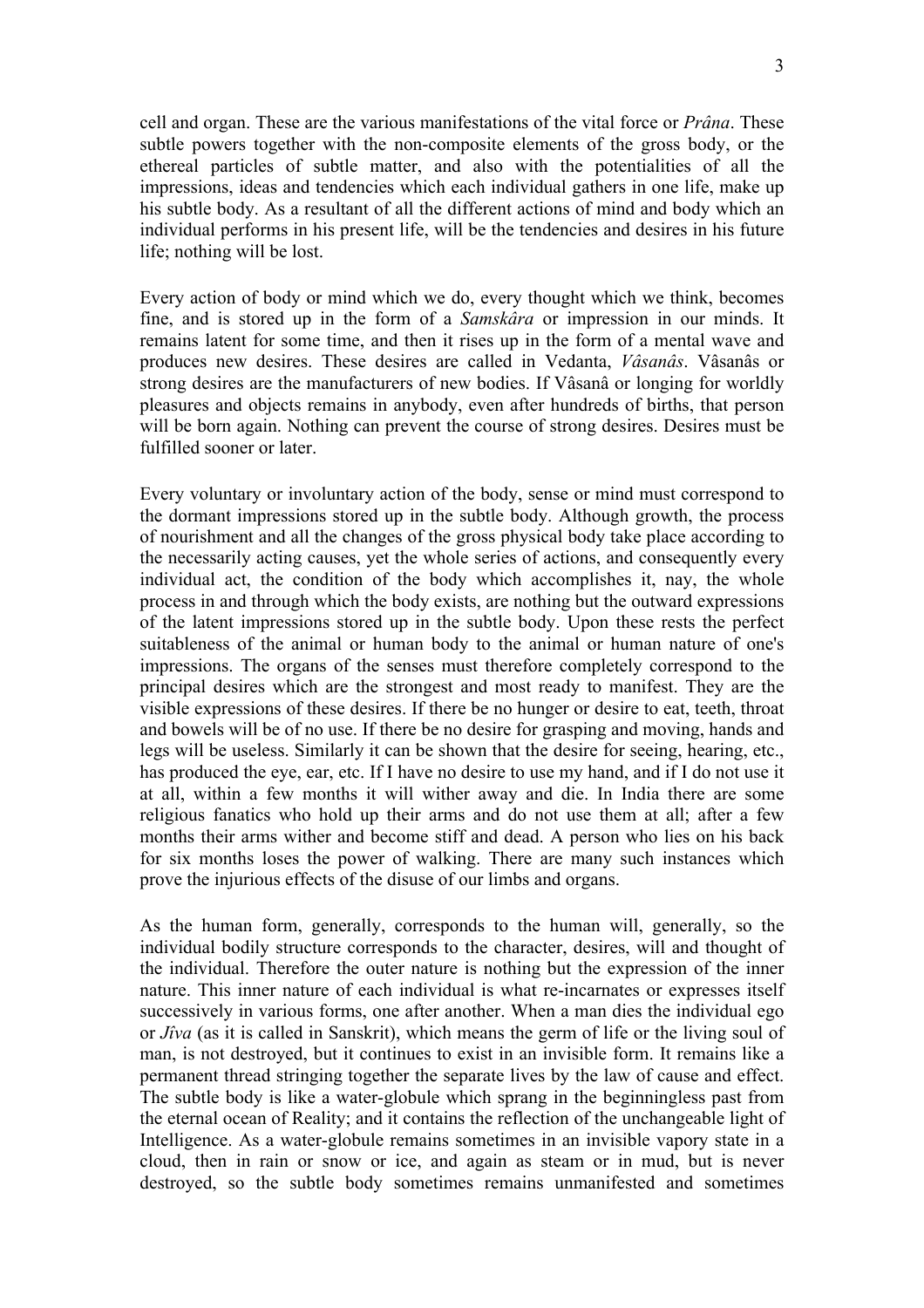expresses itself in gross forms of animal or human beings, according to the desires and tendencies that are ready to manifest. It may go to heaven, that is, to some other planet, or it may be born again on this earth. It depends on the nature and strength of one's life-long tendency and bent of mind. This idea is clearly expressed in Vedanta. "The thought, will or desire which is extremely strong during lifetime, will become predominant at the time of death and will mould the inner nature of the dying person. The newly moulded inner nature will express in a new form." (Bhagavad Gîtâ.) The thought, will or desire which moulds the inner nature has the power of selecting or attracting such conditions or environments as will help it in its way of manifestation. This process corresponds in some respects to the law of "natural selection."

We shall be better able to understand that process by studying how the seeds of different trees select from the common environments different materials, and absorb and assimilate different quantities of elements. Suppose two seeds, one of an oak and the other of a chestnut, are planted in a pot. The power of growth in both the seeds is of the same nature. The environments, earth, water, heat and light are the same. But still there is some peculiarity in each of the seeds, which will absorb from the common environments different quantities of elements and other properties which are fit to help the growth of the peculiar nature and form of the fruit, flower, leaves of each tree. Suppose the chestnut is a horse-chestnut. If, under different conditions, the peculiar nature of the horse-chestnut changes into that of a sweet chestnut, then, along with the changes in the seed, the whole nature of the tree, leaves, fruits will also be changed. It will no more attract, absorb or assimilate those substances and qualities of the environments which it did when it was a horse-chestnut. Similarly, through the law of "natural selection" the newly moulded thought-body of the dying person will choose and attract such parts from the common environments as are helpful to its proper expression or manifestation. Parents are nothing but the principal parts of the environment of the re-incarnating individual. The newly moulded inner nature or subtle body of the individual will by the law of "natural selection" involuntarily choose, or be unconsciously drawn to, as it were, its suitable parents and will be born of them. As, for instance, if I have a strong desire to become an artist, and if after a life-long struggle I do not succeed in being the greatest, after the death of the body I will be born of such parents and with such environments as will help me to become the best artist.

The whole process is expressed in Eastern philosophy by the doctrine of the Reincarnation of the individual soul. Although this doctrine is commonly rejected in the West, it is unreservedly accepted by the vast majority of mankind of the present day, as it was in past centuries. The scientific explanation of this theory we find nowhere except in the writings of the Hindus; still we know that from very ancient times it was believed by the philosophers, sages and prophets of different countries. The ancient civilization of Egypt was built upon a crude form of the doctrine of Reincarnation. Herodotus says: "The Egyptians propounded the theory that the human soul is imperishable, and that where the body of any one dies it enters into some other creature that may be ready to receive it." Pythagoras and his disciples spread it through Greece and Italy. Pythagoras says: "All has soul; all is soul wandering in the organic world, and obeying eternal will or law."

In Dryden's Ovid we read:—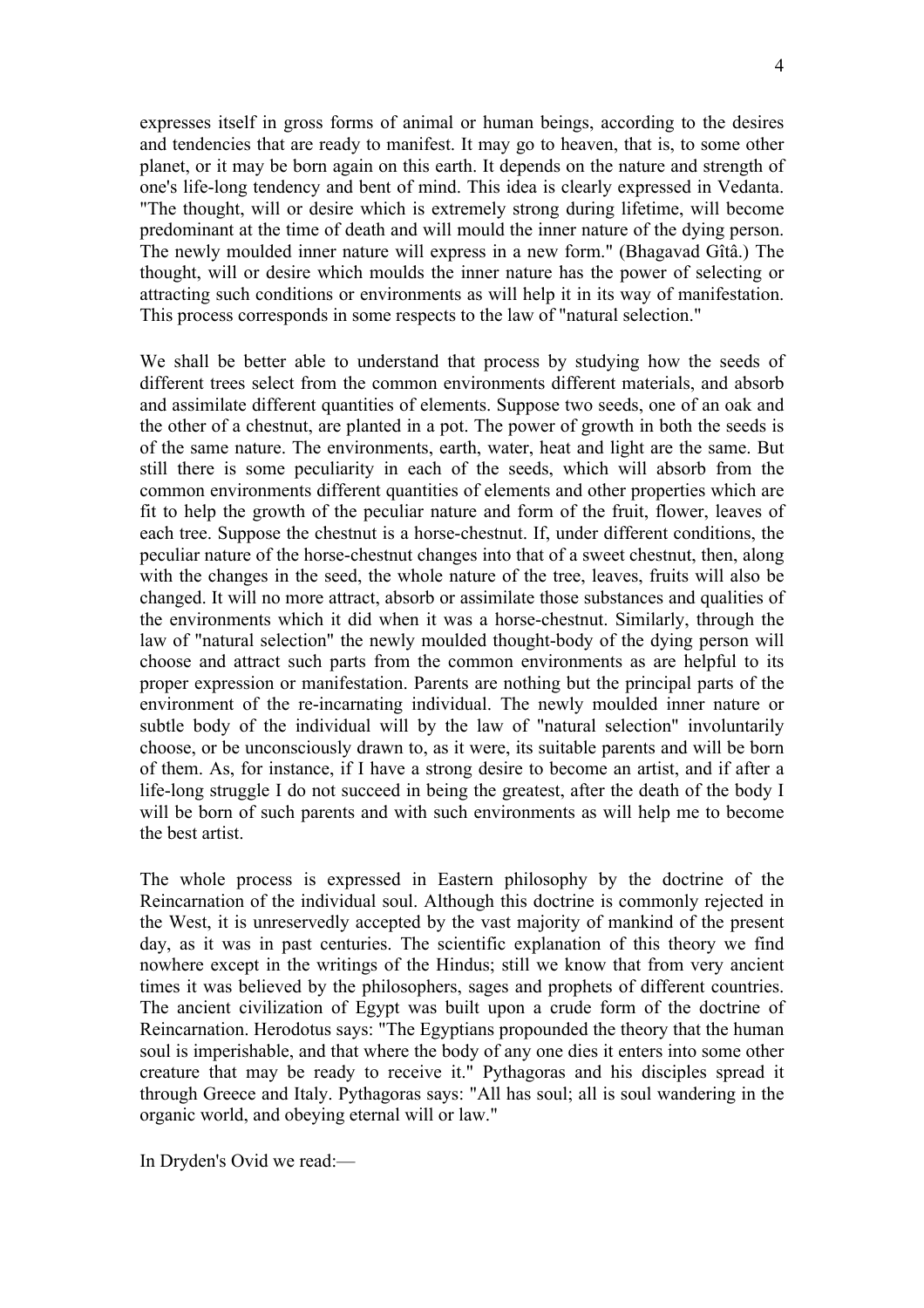"Death has no power the immortal soul to slay, That, when its present body turns to clay, Seeks a fresh home, and with unlessened might Inspires another frame with life and light."

It was the keynote of Plato's philosophy. Plato says: "Soul is older than body. Souls are continually born over again into this life." The idea of Reincarnation was spread widely in Greece and Italy by Pythagoras, Empedocles, Plato, Virgil and Ovid. It was known to the Neo-Platonists, Plotinus and Proclus. Plotinus says: "The soul leaving the body becomes that power which it has most developed. Let us fly then from here below and rise to the intellectual world, that we may not fall into a purely sensible life by allowing ourselves to follow sensible images...." It was the fundamental principle of the religion of the Persian Magi. Alexander the Great accepted this idea after coming in contact with the Hindu philosophers. Julius Caesar found that the Gauls had some belief regarding the pre-existence of the human soul. The Druids of old Gaul believed that the souls of men transmigrate into those bodies whose habits and characters they most resemble. Celts and Britons were impressed with this idea. It was a favorite theme of the Arab philosophers and many Mahomedan Sufis. The Jews adopted it after the Babylonian captivity. Philo of Alexandria, who was a contemporary of Christ, preached amongst the Hebrews the Platonic idea of the preexistence and rebirth of human souls. Philo says: "The company of disembodied souls is distributed in various orders. The law of some of them is to enter mortal bodies, and after certain prescribed periods be again set free." John the Baptist was according to the Jews a second Elijah; Jesus was believed by many to be the re-appearance of some other prophet. (See Matt, xvi, 14, also xvii, 12.) Solomon says in his Book of Wisdom: "I was a child of good nature and a good soul came to me, or rather because I was good I came into an undefiled body."

The Talmud and Cabala teach the same thing. In the Talmud it is said that Abel's soul passed into the body of Seth, and then into that of Moses. Along with the spread of the Cabala this doctrine (which was known as Transmigration and Metempsychosis) "began to take root in Judaism and then it gained believers even among men who were little inclined towards Mysticism. Juda ben Asher (Asheri) for instance, discussing this doctrine in a letter to his father endeavored to place it upon a philosophical basis." (Jewish Encyclopedia, Vol. XII, p. 232.) We also read, "The Cabalists eagerly adopted the doctrine on account of the vast field it offered to mystic speculations. Moreover it was almost a necessary corollary of their psychological system. The absolute condition of the soul is, according to them, its return, after developing all those perfections, the germs of which are eternally implanted in it, to the Infinite Source from which it emanated. Another term of life must therefore be vouchsafed to those souls which have not fulfilled their destiny here below, and have not been sufficiently purified for the state of union with the Primordial Cause. Hence if the soul, on its first assumption of a human body and sojourn on earth, fails to acquire that experience for which it descended from heaven and becomes contaminated by that which is polluting, it must reinhabit a body till it is able to ascend in a purified state through repeated trials." This is the theory of the Zohar, which says: "All souls are subject to transmigration; and men do not know the ways of the Holy One, blessed be He! They do not know that they are brought before the tribunal both before they enter into this world and after they leave it; they are ignorant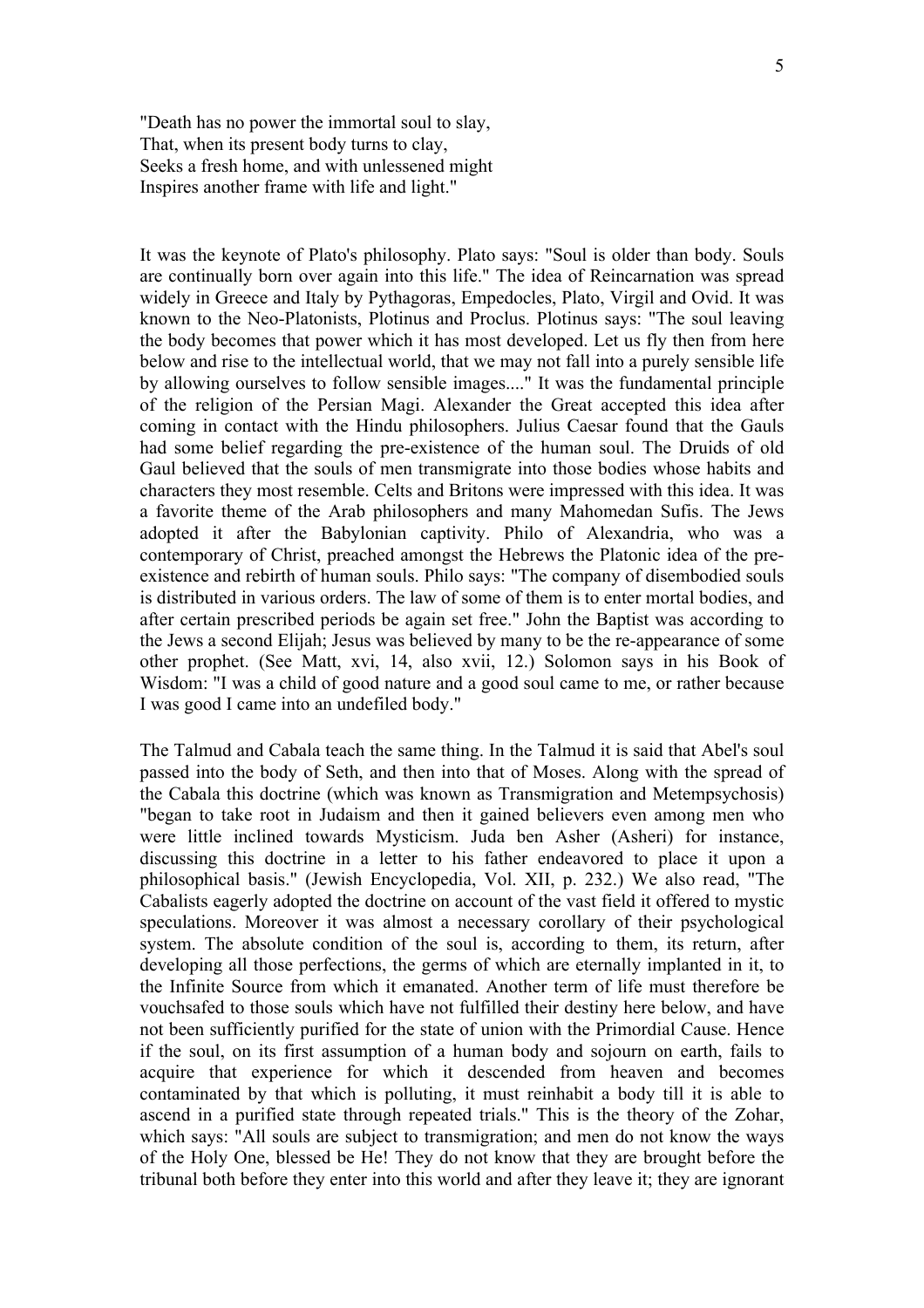of the many transmigrations and secret probations which they have to undergo, and of the number of souls and spirits which enter into this world and which do not return to the palace of the Heavenly King. Men do not know how the souls revolve like a stone which is thrown from a sling. But the time is at hand when these mysteries will be disclosed." (Zohar, II, 99 *b*.)

Like many of the Church Fathers the Cabalists used as their main argument in favor of the doctrine of metempsychosis the justice of God. But for the belief in metempsychosis, they maintained, the question why God often permits the wicked to lead a happy life while many righteous are miserable would be unanswerable. Then too the infliction of pain upon children would be an act of cruelty unless it is imposed in punishment of sin committed by the soul in a previous state. Isaac Abravanel sees in the commandment of the Levirate a proof of the doctrine of metempsychosis for which he gives the following reasons: (1) God in His mercy willed that another trial should be given to the soul, which having yielded to the sanguine temperament of the body had committed a capital sin, such as murder, adultery, etc.; (2) it is only just that when a man dies young a chance should be given to his soul to execute in another body the good deeds which it had not time to perform in the first body; (3) the soul of the wicked sometimes passes into another body in order to receive its deserved punishment here below instead of in the other world where it would be much more severe. (Commentary on Deuteronomy, XXV, 5.)

Christianity is not exempt from this idea. Origen and other Church Fathers believed in it. Origen says: "For God, justly disposing of his creatures according to their desert, united the diversities of minds in one congruous world, that he might, as it were, adorn his mansion (in which ought to be not only vases of gold and silver, but of wood also and clay, and some to honor and some to dishonor) with these diverse vases, minds or souls. To these causes the world owes its diversity, while Divine Providence disposes each according to his tendency, mind and disposition." He also says: "I think this is a question how it happens that the human mind is influenced now by the good, now by the evil. The causes of this I suspect to be more ancient than this corporeal birth." The idea of Reincarnation spread so fast amongst the early Christians that Justinian was obliged to suppress it by passing a law in the Council of Constantinople in 538 A.D. The law was this: "Whoever shall support the mythical presentation of the pre-existence of the soul, and the consequently wonderful opinion of its return, let him be Anathema." The Gnostics and Manichaeans propagated the tenets of Reincarnation amongst the mediaeval sects such as the Bogomiles and Paulicians. Some of the followers of this so-called erroneous belief were cruelly persecuted in 385 A.D.

In the seventeenth century some of the Cambridge Platonists, as Dr. Henry More and others, accepted the idea of rebirth. Most of the German philosophers of the middle ages and of recent days have advocated and upheld this doctrine. Many quotations can be given from the writings of great thinkers, like Kant, Scotus, Schelling, Fichte, Leibnitz, Schopenhauer, Giardano Bruno, Goethe, Lessing, Herder and a host of others. The great skeptic Hume says in his posthumous essay on "The Immortality of the Soul," "The metempsychosis is therefore the only system of this kind that philosophy can hearken to." Scientists like Flammarion and Huxley have supported this doctrine of Reincarnation. Professor Huxley says: "None but hasty thinkers will reject it on the ground of inherent absurdity. Like the doctrine of evolution itself, that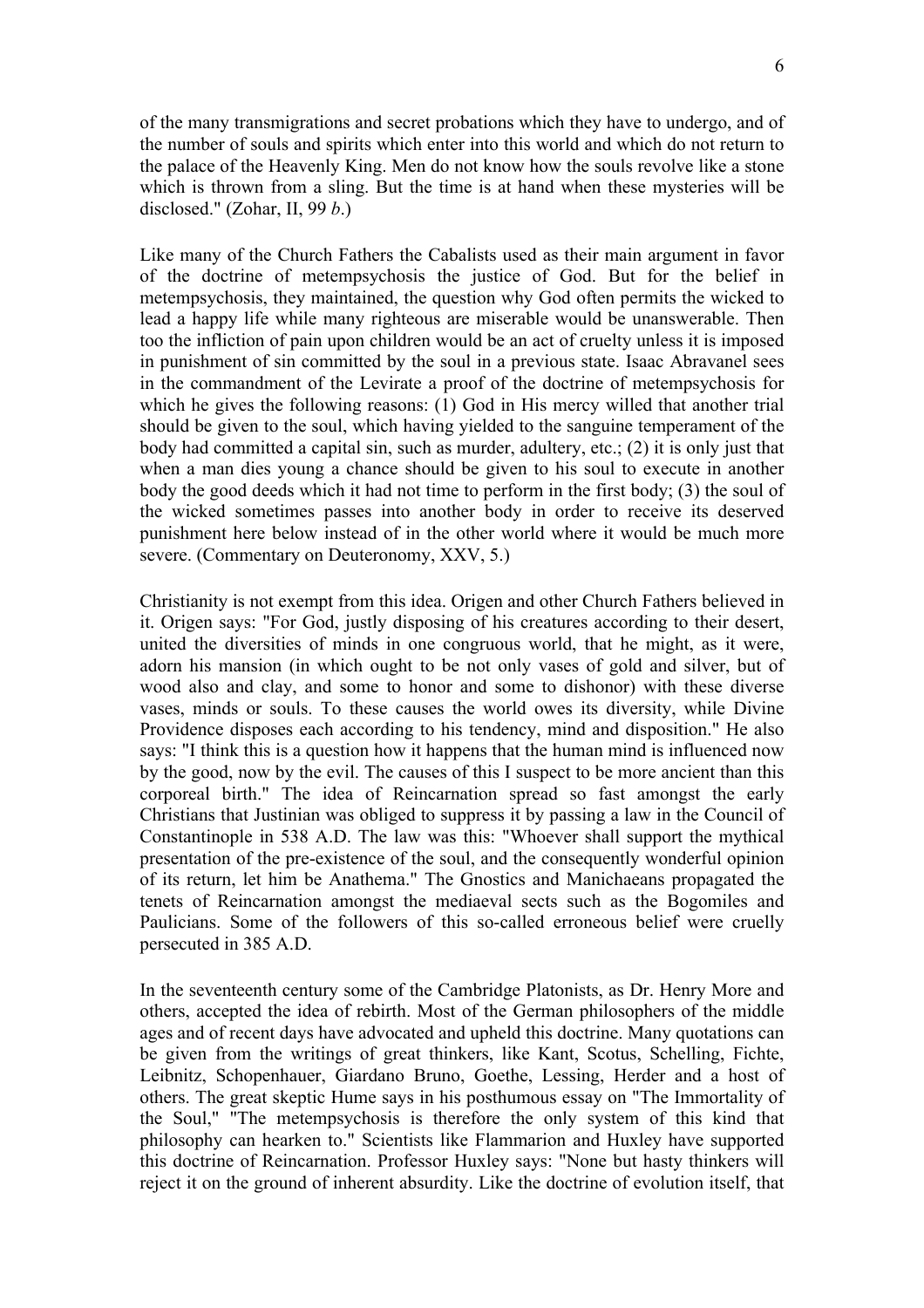of transmigration has its roots in the world of reality." ("Evolution and Ethics," p. 61.)

Some of the theological leaders have preached it. The eminent German theologian Dr. Julius Müller supports this theory in his work on "The Christian Doctrine of Sin." Prominent theologians, such as Dr. Dorner, Ernesti, Rückert, Edward Beecher, Henry Ward Beecher, Phillips Brooks, preached many a time touching the question of the pre-existence and rebirth of the individual soul. Swedenborg and Emerson maintained it. Emerson says in his essay on Experience, "We wake and find ourselves on a stair. There are stairs below us which we seem to have ascended; there are stairs above us, many a one, which go upward and out of sight."

Almost all of the poets, ancient or modern, profess it. William Wordsworth says in "Intimations of Immortality:"—

> "The soul that rises with us, our life's star, Hath had elsewhere its setting, And cometh from afar." Tennyson writes in the "Two Voices;"

> "Or, if through lower lives I came— Tho' all experience past became, Consolidate in mind and frame— I might forget my weaker lot; For is not our first year forgot? The haunts of memory echo not." Walt Whitman says in "Leaves of Grass:"

"As to you, Life, I reckon you are the leavings of many deaths, No doubt I have died myself ten thousand times before."

Similar passages can be quoted from almost all the poets of different countries. Even amongst the aboriginal tribes of Africa, Asia, North and South America, traces of this belief in the rebirth of souls is to be found. Nearly three-fourths of the population of Asia believe in the doctrine of Reincarnation, and through it they find a satisfactory explanation of the problem of life. There is no religion which denies the continuity of the individual soul after death.

Those who do not believe in Reincarnation try to explain the world of inequalities and diversities either by the one-birth theory or by the theory of hereditary transmission. Neither of these theories, however, is sufficient to explain the inequalities that we meet with in our everyday life. Those who believe in the one-birth theory, that we have come here for the first and last time, do not understand that the acquirement of wisdom and experience is the purpose of human life; nor can they explain why children who die young should come into existence and pass away without getting the opportunity to learn anything or what purpose is served by their coming thus for a few days, remaining in utter ignorance and then passing away without gaining anything whatever. The Christian dogma, based on the one-birth theory, tells us that the child which dies soon after its birth is sure to be saved and will enjoy eternal life and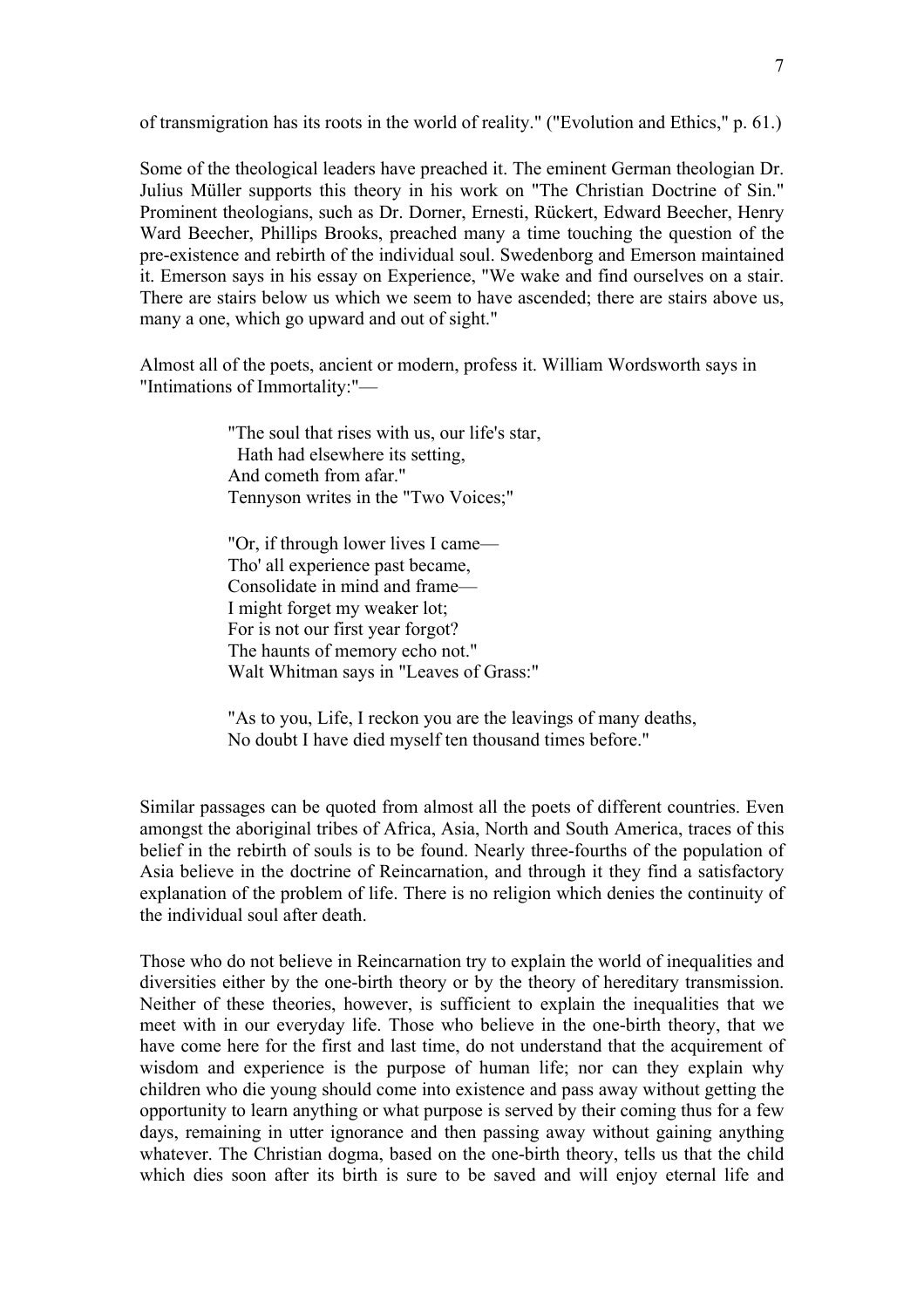everlasting happiness in heaven. The Christians who really believe in this dogma ought to pray to their heavenly Father for the death of their children immediately after their birth and ought to thank the merciful Father when the grave closes over their little forms. Thus the one-birth theory of Christian theology does not remove any difficulty.

Two great religions, Judaism with its two offspring—Christianity and Mahomedanism—and Zoroastrianism, still uphold the one-birth theory.

The followers of these, shutting their eyes to the absurdity and unreasonableness of such a theory, believe that human souls are created out of nothing at the time of the birth of their bodies and that they continue to exist throughout eternity either to suffer or to enjoy because of the deeds performed during the short period of their earthly existence. Here the question arises why should a man be held responsible throughout eternity for the works which he was forced or predestined to perform by the will of the Lord of the universe? The theory of predestination and grace, instead of explaining the difficulty, makes God partial and unjust. If the omnipotent personal God created human souls out of nothing, could He not make all souls equally good and happy? Why does He make one to enjoy all the blessings of life and another to suffer all miseries throughout eternity? Why is one born with good tendencies and another with evil ones? Why is one man virtuous throughout his life and another bestial? Why is one born intelligent and another idiotic? If God out of His own will made all these inequalities, or, in other words, if God created one man to suffer and another to enjoy, then how partial and unjust must He be! He must be worse than a tyrant. How can we worship Him, how call Him just and merciful?

Some people try to save God from this charge of partiality and injustice by saying that all good things of this universe are the work of God, and all evil things are the work of a demon or Satan. God created everything good, but it was Satan who brought evil into this world and made everything bad. Now let us see how far such a statement is logically correct. Good and evil are two relative terms; the existence of one depends upon that of the other. Good cannot exist without evil, and evil cannot exist without being related to good. When God created what we call good, He must have created evil at the same time, otherwise He could not create good alone. If the creator of evil, call him by whatever name you like, had brought evil into this world, he must have created it simultaneously with God; otherwise it would have been impossible for God to create good, which can exist only as related to evil. As such they will have to admit that the Creators of good and evil sat together at the same time to create this world, which is a mixture of good and evil. Consequently, both of them are equally powerful, and limited by each other. Therefore neither of them is infinite in powers or omnipotent. So we cannot say that the Almighty God of the universe created good alone and not the evil.

Another argument which the Vedantists advance in support of the theory of Reincarnation is that "Nothing is destroyed in the universe." Destruction in the sense of the annihilation of a thing is unknown to the Vedantic philosophers, just as it is unknown to the modern scientists. They say "non-existence can never become existence and existence can never become non-existence;" or, in other words, that which did not exist can never exist, and conversely that which exists in any form can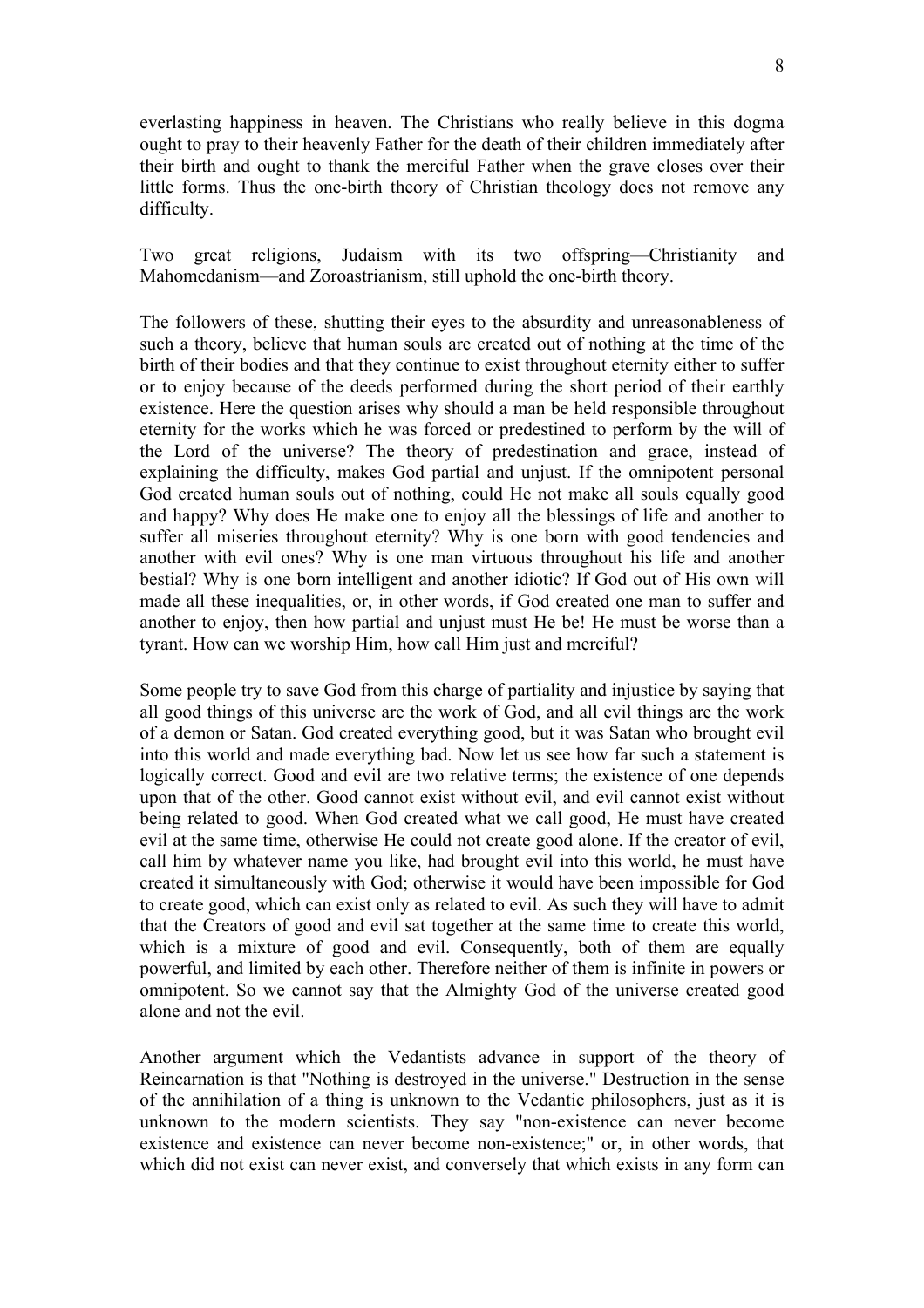never become non-existent. This is the law of nature. As such, the impressions or ideas which we now have, together with the powers which we possess, will not be destroyed but will remain with us in some form or other. Our bodies may change, but the powers, Karma, Samskaras or impressions and the materials which manufactured our bodies must remain in us in an unmanifested form. They will never be destroyed. Again science tells us that that which remains in an unmanifested or potential state must at some time or other be manifested in a kinetic or actual form. Therefore we shall get other bodies, sooner or later. It is for this reason said in the "Bhagavad Gîtâ": "Birth must be followed by death and death must be followed by birth." Such a continuously recurring series of births and deaths each germ of life must go through. Another consideration is that the beginning, ending and continuing are conceptions of the human mind; their significance depends entirely upon our conception of time. But we all know that time has no absolute existence. It is merely a form of our knowledge of our own existence in relation to that of nature. The conception of time vanishes at the sleep of death, just as it does every night when we are in sound sleep. Death resembles the state of our sound sleep. The soul wakes up from the sleep of death just in the same manner as the insects awake in spring after sleeping the long and rigid winter-sleep, as a chrysalis in the bed of a cocoon spun by itself in autumn. Nature teaches us the great lesson of rebirth and the similarity between sleep and death by the rejuvenation of the chrysalis in the spring. After death the soul wakes up and puts on or manufactures the garment of a new body, just in the same manner as we put on new clothes after throwing away the old and worn-out ones. Thus the soul continues to manifest itself over and over again either on the human or any other plane of existence, being bound by the Law of Karma or of Cause and Sequence.

> "Death, so called, is but older matter dressed In some new form. And in a varied vest, From tenement to tenement though tossed, The soul is still the same, the figure only lost." *Poem on Pythagoras, Dryden's Ovid.*

Here it may be asked, if we existed before our birth why do we not remember? This is one of the strongest objections often raised against the belief in pre-existence. Some people deny the existence of the soul in the past simply because they cannot remember the events of their past. Others, again, who hold memory as the standard of existence, say, if our memory of the present ceases to exist at the time of death, with it we shall also cease to be; we cannot be immortal; because they hold that memory is the standard of life, and if we do not remember then we are not the same beings.

Vedanta answers these questions by saying that it is possible for us to remember our previous existences. Those who have read "Raja Yoga" will recall that in the 18th aphorism of the third chapter it is said: "By perceiving the Samskâras one acquires the knowledge of past lives." Here the Samskâras mean the impressions of the past experience which lie dormant in our subliminal self, and are never lost. Memory is nothing but the awakening and rising of latent impressions above the threshold of consciousness. A Raja Yogi, through powerful concentration upon these dormant impressions of the subconscious mind, can remember all the events of his past lives. There have been many instances in India of Yogis who could know not only their own past lives but correctly tell those of others. It is said that Buddha remembered five hundred of his previous births.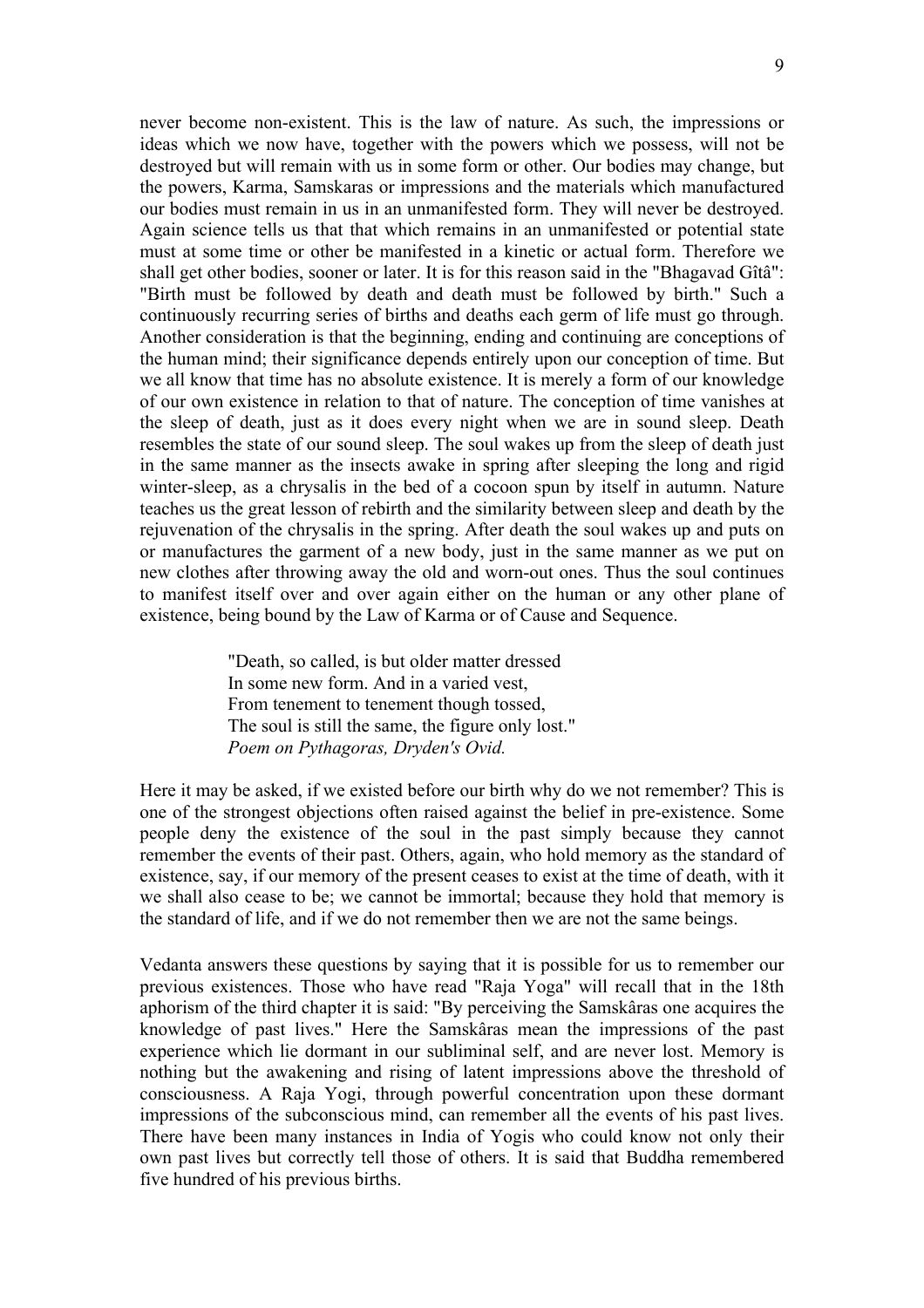Our subliminal self, or the subconscious mind, is the storehouse of all the impressions that we gather through our experiences during our lifetime. They are stored up, pigeon-holed there, in the *Chitta*, as it is called in Vedanta. "Chitta" means the same subconscious mind or subliminal self which is the storehouse of all impressions and experiences. And these impressions remain latent until favorable conditions rouse them and bring them out on the plane of consciousness. Here let us take an illustration: In a dark room pictures are thrown on a screen by lantern-slides. The room is absolutely dark. We are looking at the pictures. Suppose we open a window and allow the rays of the midday sun to fall upon the screen. Would we be able to see those pictures? No. Why? Because the more powerful flood of light will subdue the light of the lantern and the pictures. But although they are invisible to our eyes we cannot deny their existence on the screen. Similarly, the pictures of the events of our previous lives upon the screen of the subliminal self may be invisible to us at present, but they exist there. Why are they invisible to us now? Because the more powerful light of sense-consciousness has subdued them. If we close the windows and doors of our senses from outside contact and darken the inner chamber of our self, then by focusing the light of consciousness and concentrating the mental rays we shall be able to know and remember our past lives, and all the events and experiences thereof. Those who wish therefore to develop their memory and remember their past should practice Raja Yoga and learn the method of acquiring the power of concentration by shutting the doors and windows of their senses. And that power of concentration must be helped by the power of self-control. That is, by controlling the doors and windows of our own senses.

These dormant impressions, whether we remember them or not, are the chief factors in moulding our individual characters with which we are born, and they are the causes of the inequalities and diversities which we find around us. When we study the characters and powers of geniuses and prodigies we cannot deny the pre-existence of the soul. Whatever the soul has mastered in a previous life manifests in the present. The memory of particular events is not so important. If we possess the wisdom and knowledge which we gathered in our previous lives, then it matters very little whether or not we remember the particular events, or the struggles which we went through in order to gain that knowledge. Those particular things may not come to us in our memory, but we have not lost the wisdom. Now, study your own present life and you will see that in this life you have gained some experience. The particular events and the struggles which you went through are passing out of your memory, but the experience, the knowledge which you have gained through that experience, has moulded your character, has shaped you in a different manner. You will not have to go through those different events again to remember; how you acquired that experience is not necessary; the wisdom gained is quite enough.

Then, again, we find among ourselves persons who are born with some wonderful powers. Take, for instance, the power of self-control. One is born with the power of self-control highly developed, and that self-control may not be acquired by another after years of hard struggle. Why is there this difference? Bhagavan Sri Ramakrishna was born with God-consciousness, and he went into the highest state of Samâdhi when he was four years old; but this state is very difficult for other Yogis to acquire. There was a Yogi who came to see Ramakrishna. He was an old man and possessed wonderful powers, and he said: "I have struggled for forty years to acquire that state which is natural with you." There are many such instances which show that pre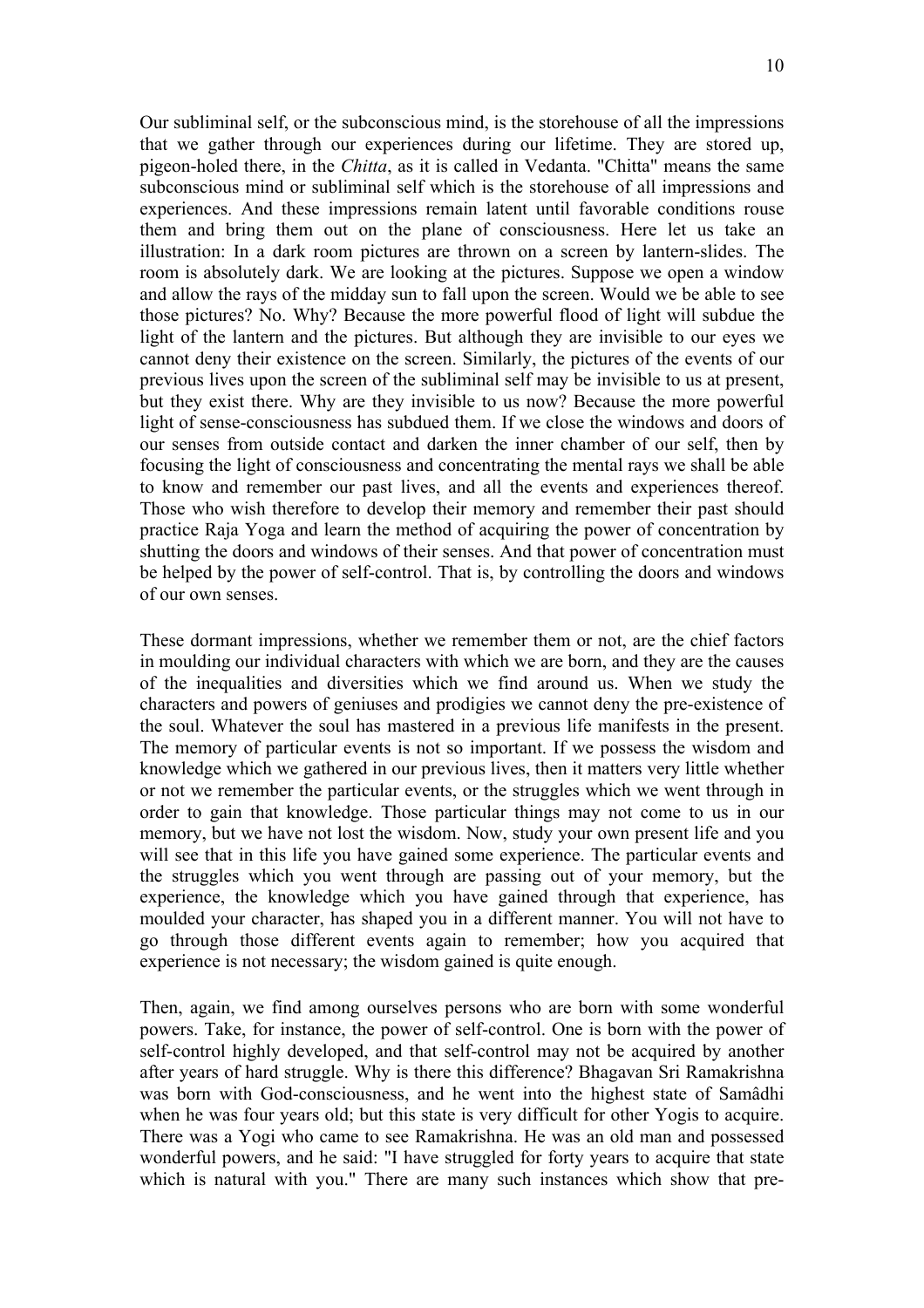existence is a fact, and that these latent or dormant impressions of previous lives are the chief factors in moulding the individual character without depending upon the memory of the past. Because we cannot remember our past, because of the loss of memory of the particular events, the soul's progress is not arrested. The soul will continue to progress further and further, even though the memory may be weak.

Each individual soul possesses this storehouse of previous experiences in the background, in the subconscious mind. Take the instance of two lovers. What is love? It is the attraction between two souls. This love does not die with the death of the body. True love survives death and continues to grow, to become stronger and stronger. Eventually it brings the two souls together and makes them one. The theory of pre-existence alone can explain why two souls at first sight know each other and become attached to each other by the tie of friendship. This mutual love will continue to grow and will become stronger, and in the end will bring these lovers together, no matter where they go. Therefore, Vedanta does not say that the death of the body will end the attraction or the attachment of two souls; but as the souls are immortal so their relation will continue forever.

The Yogis know how to develop memory and how to read past lives. They say, time and space exist in relation to our present mental condition; if we can rise above this plane, our higher mind sees the past and future just as we see things before our eyes. Those who wish to satisfy the idle curiosity of their minds may spend their energy by trying to recollect their past lives. But I think it will be much more helpful to us if we devote our time and energy in moulding our future and in trying to be better than we are now, because the recollection of our former condition would only force us to make a bad use of the present. How unhappy he must be who knows that the wicked deeds of his past life will surely react on him and will bring distress, misery, unhappiness or suffering within a few days or a few months. Such a man would be so restless and unhappy that he would not be able to do any work properly; he would constantly think in what form misery would appear to him. He would not be able to eat or even sleep. He would be most miserable. Therefore we ought to regard it as a great blessing that we do not recollect our past lives and past deeds. Vedanta says, do not waste your valuable time in thinking of your past lives, do not look backward during the tiresome journey through the different stages of evolution, always look forward and try first to attain to the highest point of spiritual development; then if you want to know your past lives you will recollect them all. Nothing will remain unknown to you, the Knower of the universe. When the all-knowing Divine Self will manifest through you, time and space will vanish and past and future will be changed into the eternal present. Then you will say as Sri Krishna said to Arjuna, in the "Bhagavad Gita:" "Both you and I have passed through many lives; you do not recollect any, but I know them all." (Ch. iv., 5.)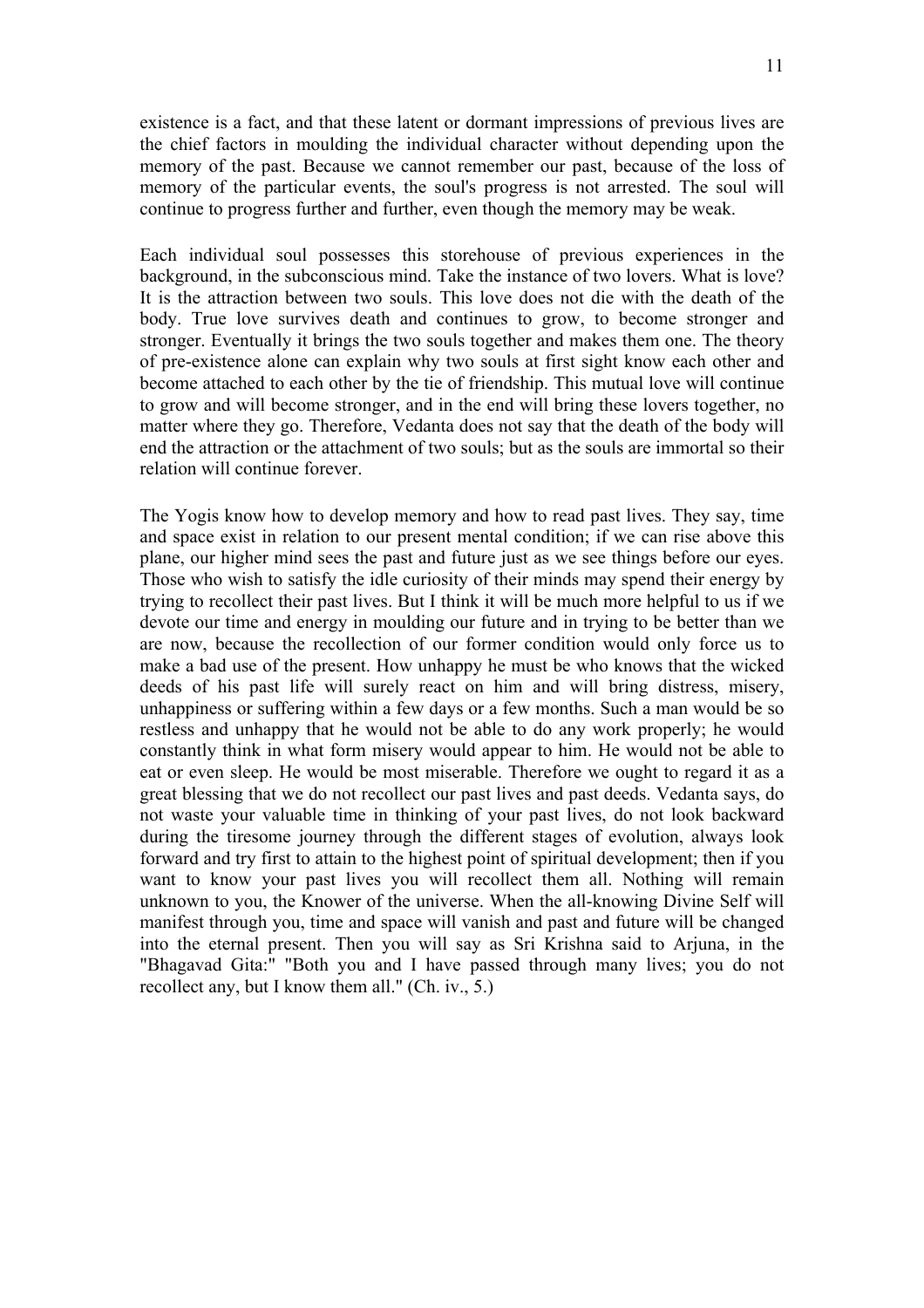### II. Heredity and Reincarnation.

hose who accept the theory of heredity deny the existence of the human soul as an entity separable from the gross physical organism. Consequently they do not discuss the question whether the individual soul existed in the past or will Those who accept the theory of heredity deny the existence of the human soul as an entity separable from the gross physical organism. Consequently they do not discuss the question whether the individual soul existed in the their minds. They generally maintain that the individual soul is inseparable from the body or the brain or nervous system; consequently what we call soul or the conscious entity or the thinker is produced along with the birth of the organism or brain, lasts as long as the body lasts and dies when the organism is dissolved into its elements. But those, on the other hand, who accept the theory of Reincarnation admit the existence of soul as a conscious entity which is independent of the physical organism, that it continues to live after death and that it existed before the birth of the body. The theory of heredity has always been supported by the materialistic scientists, atheists and agnostics of all ages and also by those who believe in the special creation of the first man and woman at a certain definite time and that their qualities, character, life and soul have been transmitted to all humanity through successive generations. The commonly accepted meaning of the theory of heredity is that all the well-marked peculiarities, both physical and mental, in the parents are handed on to the children; or, in other words, heredity is that property of an organism by which its peculiar nature is transmitted to its descendants.

In the whole history of humanity there has never been a time when this question of heredity has been discussed so minutely and in so many different ways as it has been in the present century. Although this theory was known in the East by the ancient Vedanta philosophers, by the Buddhists of the pre-Christian era and by the Greek philosophers in the West, still it has received a new impetus and has grown with new strength since the introduction of the Darwinian theory of the evolution of species. Along with the latest discoveries in physiology, biology, embryology and other branches of modern science, the popular simple meaning of heredity—that the offspring not only resemble their parents among animals as well as among men, but inherit all the individual peculiarities, life and character of their parents—has taken the shape of the most complicated and difficult problem which it is almost impossible to solve. Our minds are no longer satisfied with Haeckel's definition that heredity is simply an overgrowth of the individual, a simple continuity of growth; but we want to know the particular method by which hereditary transmission takes place. We ask, how can a single cell reproduce the whole body of the offspring, its mind, character and all the peculiarities of an organism? Out of the myriads of cells of which a body is composed, what kind of cell is that which possesses the power of reproducing the peculiarities, both mental and physical, which are to be found in the form of the newborn babe? This is the most puzzling of all the problems which the scientific mind has ever encountered. The fundamental question connected with the theory of heredity is: How can a single cell of the body contain within itself all the hereditary tendencies of the hypothesis of the continuity of the germ-plasm gives an identical starting-point to each successive generation, and thus explains how it is that an identical product arises from all of them. In other words, the hypothesis explains heredity as part of the underlying problems of assimilation and of the causes which act directly during ontogeny. (Vol. I, p. 170.)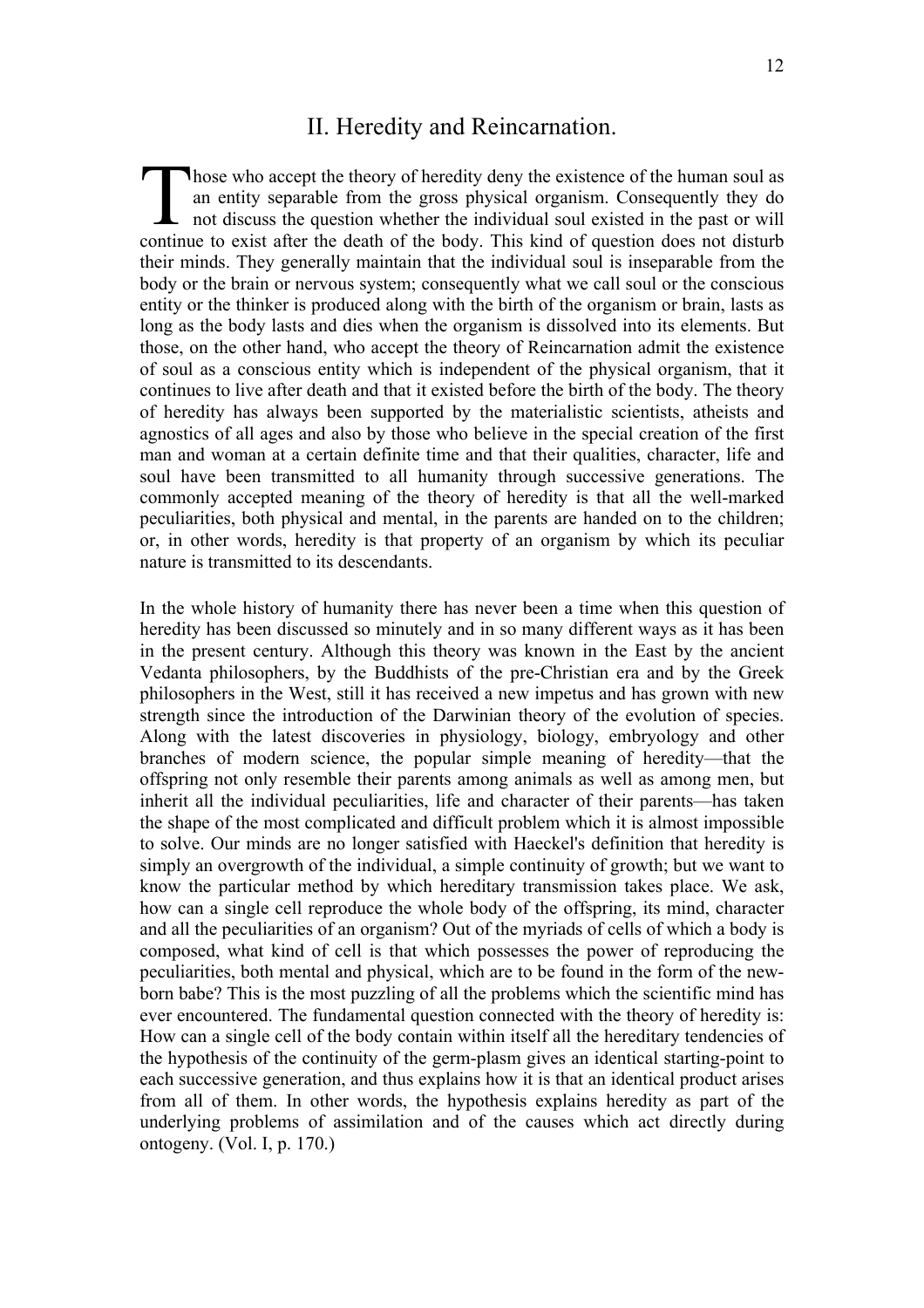According to Weismann, all the peculiarities which we find in an organism are not inherited by the organism from that of the parents, but he says: "Nothing can arise in an organism unless the predisposition to it is pre-existent, for every acquired character is simply the reaction of the organism upon a certain stimulus." (Vol. I, p. 172.) Therefore the germ-cells do not inherit all the peculiarities of the parents, but possess the predisposition or a potentiality of the tendencies which gradually develop into individual characters.

We will be able to understand his theory better from the following quotations, which give his own words. He says: "I have called this substance 'germ-plasm,' and have assumed that it possesses a highly complex structure, conferring upon it the power of developing into a complex organism." ("Heredity," Vol. I, p. 170.) Again he says: "There is, therefore, continuity of the germ-plasm from one generation to another. One might represent the germ-plasm by the metaphor of a long, creeping rootstock from which plants arise at intervals, these latter representing the individuals of successive generations. Hence it follows that the transmission of acquired characters is an impossibility, for if the germ-plasm is not formed anew in each individual, but is derived from that which preceded it, its structure, and, above all, its molecular constitution, cannot depend upon the individual in which it happens to occur, but such an individual only forms, as it were, the nutritive soil at the expense of which the germ-plasm grows, while the latter possessed its characteristic structure from the beginning, viz., before the commencement of growth. But the tendencies of heredity, of which the germ-plasm is the bearer, depend upon this very molecular structure, and hence only those characters can be transmitted through successive generations which have been previously inherited, viz., those characters which were potentially contained in the structure of the germ-plasm. It also follows that those other characters which have been acquired by the influence of special external conditions, during the lifetime of the parent, cannot be transmitted at all." (Vol. I, p. 273.) In conclusion, Weismann writes: "But at all events we have gained this much, that the only facts which appear to directly prove a transmission of acquired characters have been refuted, and that the only firm foundation on which this hypothesis has been hitherto based has been destroyed."(Vol. I, p. 461.)

Thus we see how far the theory of heredity has been pushed by the great scientific investigators of the present age. We have no longer any right to believe in the old oftrefuted hypothesis which assumes that each individual organism produces germ-cells afresh again and again and transmits all its powers developed and acquired by the parents; but, on the contrary, we have come to know to-day that parents are nothing but mere channels through which these germ-plasms or germ-cells manifest their peculiar tendencies and powers which existed in them from the very beginning. The main point is that the germs are not created by the parents, but that they existed in previous generations.

Now, what are those germs like? Wherefrom do they acquire these tendencies, these peculiarities? That is another very difficult problem. Dr. Weismann and his followers say that these peculiarities are gained or inherited "from the common stock," but what that common stock is they do not explain. Where is that common stock and why will certain germs acquire certain tendencies and other germs retain other peculiarities? What regulates them? These questions are not solved. So far we have gathered from Dr. Weismann's explanation that the parents are not the creators of the germs but, on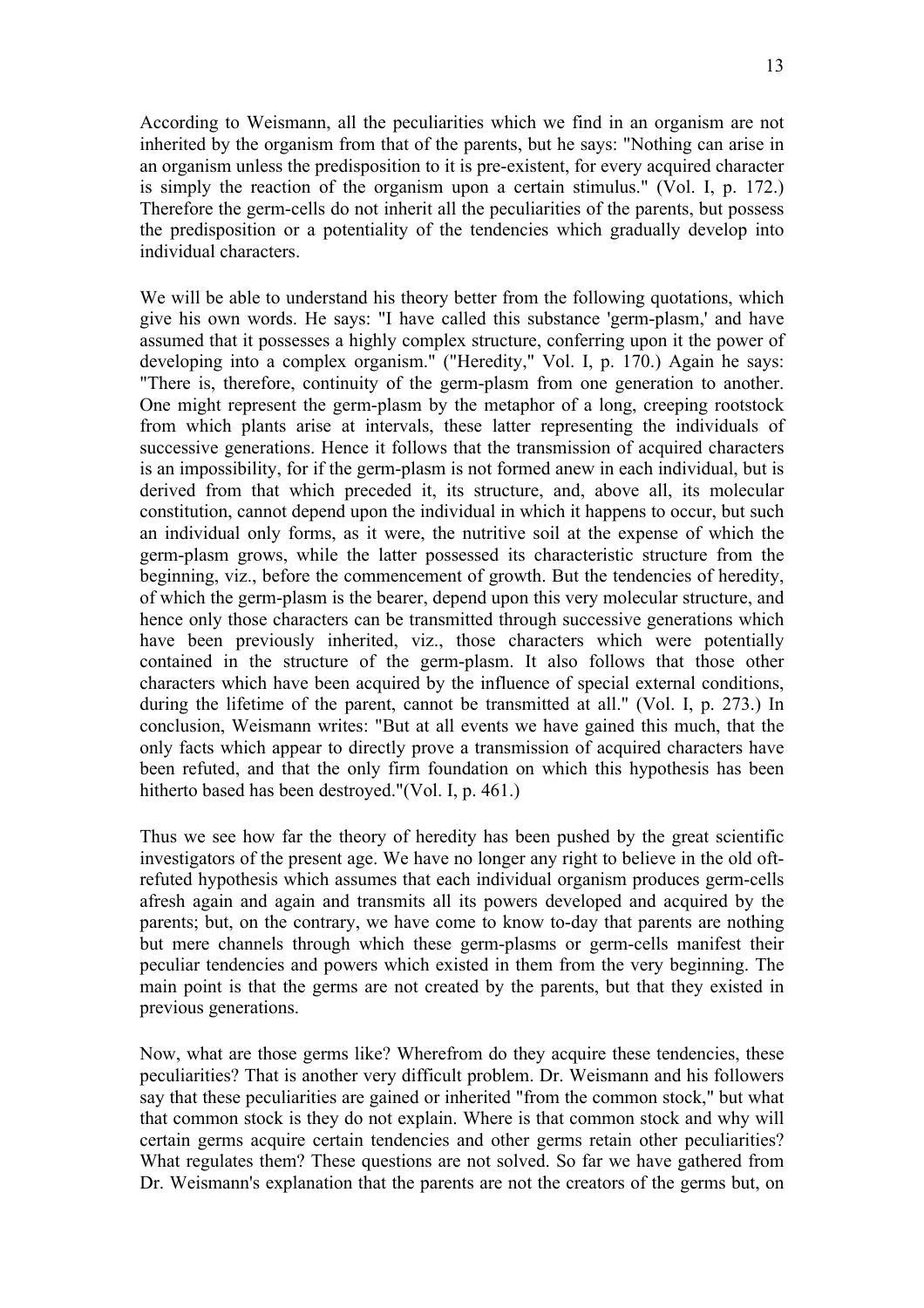the contrary, that the germs existed before the birth of the body, before the growth of the body, in previous generations, or in the common stock of the universe. The previous generations are dead and gone, so we may say that they existed in the universe. We cannot now believe the old, crude, often-refuted idea that God creates the germ at the time of birth and puts into it all the powers and peculiarities of the parents. This theory makes God unjust and partial, so it does not appeal to us any more. We need better and more rational explanations. The one-birth theory, which has been preached by Christian ministers and other religionists for so many years, does not remove the difficulties, does not explain the cause of the inequalities and diversities, does not answer the question whether we acquire all the tendencies and peculiarities of the parents or whether acquired characters cannot be transmitted. We have already seen that these questions are left unsolved by the one-birth theory of Christianity and of Judaism. But this theory of "continuity of the germ-plasm" pushes the question of heredity to the door of Reincarnation. If modern science can explain what that common stock is and why and how these germs retain those peculiarities and tendencies, then the answer will be complete and not until then. The Vedanta philosophy, however, has already explained the cause of the potentiality in the germ of life or "germ-plasm" or germ-cell.

Vedanta solves this difficulty by saying that each of these germ-plasms or germ-cells is nothing but the subtle form of a reincarnating individual, containing potentially all the experiences, characters, tendencies, and desires which one had in one's previous life. It existed before the birth of the body and it will continue after the death of the body. This germ or subtle body is not the same as the astral body of the Theosophists, or the double of the metaphysical thinkers or the disembodied spirit of the Spiritualists; but it is an ethereal center of activity-physical, mental and organic. It is a center which possesses the tendency to manifest these powers on different planes of existence. It contains the minute particles of matter or ethereal substance and the life principle or vital energy by which we live and move. It also possesses the mental powers and sense powers; but all these remain latent, just as in a seed we see that the powers of growth, of assimilation and of producing flowers and fruits are latent.

At the time of death the individual soul contracts and remains in the form of a germ of life. It is for this reason, Vedanta teaches, that it is neither the will of God nor the fault of the parents that forms the characters of children, but each child is responsible for its tendencies, capacities, powers and character. It is its own "Karma" or past actions that make a child a murderer or a saint, virtuous or sinful. The stored-up potentialities in a subtle body manifest in the character of an individual.

The argument advanced by the supporters of the theory of hereditary transmission does not furnish a satisfactory explanation of the cause of the inequalities and diversities of the universe. Why is it that the children of the same parents show a marked dissimilarity to their parents and to each other?

Why do twins develop into dissimilar characters and possess opposite qualities, although they are born of the same parents at the same time and brought up under similar conditions and environments? How can heredity explain such cases? Suppose a man has five children; one is honest and saintly, another is an idiot, the third becomes a murderer, the fourth a genius or prodigy, and the fifth a cripple and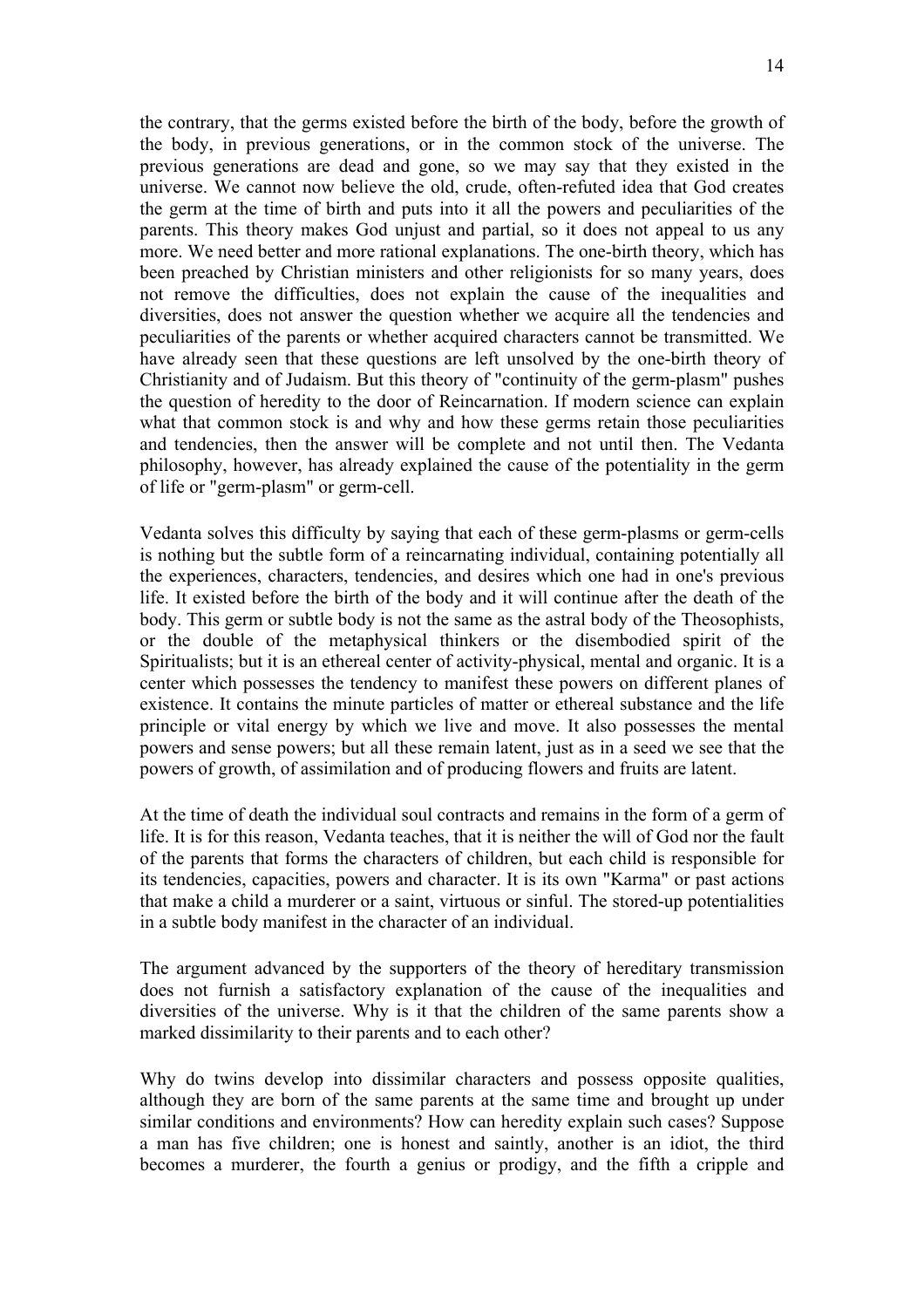diseased. Who made these dissimilarities? They cannot be accidents. There is no such thing as an accident. Every event of the universe is bound by the law of cause and effect. There must be some cause of these inequalities. Who made one honest and saintly, another an idiot, and so forth? Parents? That cannot be. They never dreamed that they would beget a murderer or a villain or an idiot. On the contrary, all parents wish their children to be the best and happiest. But in spite of such desires they get such children. Why? What is the cause? Does the theory of heredity explain it? No, not at all. Suppose a man, twenty-four years old, who has certain traits, like musical or artistic talents, such as painting and so on, has a crooked nose and other peculiarities, like cross-eyes, which resemble those of his grandfather. Suppose his grandfather died six years before he was born. Now, those who believe in the theory of heredity will say that this young man inherited all these peculiarities from his grandfather. When did he inherit? His grandfather had died six years before he was born. He inherited, of course, in the form of that germ. What is that germ like? A minute protoplasm, a jelly-like substance, and if you examine it with a powerful microscope you will hardly find any difference between it and the proto-plasmic germ of a dog, or of a cat, or of a tree. It is smaller than a pin's head. And in that state this young man inherited all these peculiarities from his grandfather; or, in other words, before he had a nose, he got a crooked nose; before he had eyes, he inherited crosseyes, and before he had any brain, he inherited all the wonderful powers-his musical and artistic talents. Does it not seem absurd to you? Even if we admit this theory of heredity, then what do we understand? That the whole of this young man existed in the form of a protoplasm before he was born. His cross-eyes, his crooked nose, his artistic talents—all these pre-existed in the form of a protoplasmic cell. This leads up to the same thing which is taught by the theory of Reincarnation, or, in other words, if it be possible for this young man to remain in the form of a protoplasm and inherit all these things before his birth, why cannot we believe that the soul or the subtle body of this young man possessed them from the very beginning? According to Vedanta this young man was not the creature of his grandfather, but he had his own independent existence; only by coming through the channel of his parents he had received certain characteristic impressions, just as a tree in its process of growth will receive from the environments certain peculiarities when it assimilates those properties.

The doctrine of Reincarnation alone can explain satisfactorily and rationally the diversities among children and the reason of the many instances of uncommon powers and genius displayed in childhood. The theory of heredity has up to this time failed to give any good reason for them. Why is it that Pascal, when twelve years old, succeeded in discovering for himself the greater part of plane geometry. How could the shepherd Mangiamelo, when five years old, calculate like an arithmetical machine. Think of the child Zerah Colburn: when he was under eight years of age he could solve the most tremendous mathematical problems instantly and without using any figures. "In one instance he took the number 8 and raised it up progressively to the sixteenth power and instantly mentioned the result which contained 15 figures— 28l,474,976,710,656." Of course he was right in every figure. When asked the square root of numbers consisting of six figures, he would state the result instantly with perfect accuracy. He used to give the cube root of numbers in the hundreds of millions the very moment when it was asked. Somebody asked him once how many minutes there were in 48 years, he answered, 25,288,800.

Mozart, the great musician, wrote a sonata when he was four years old and an opera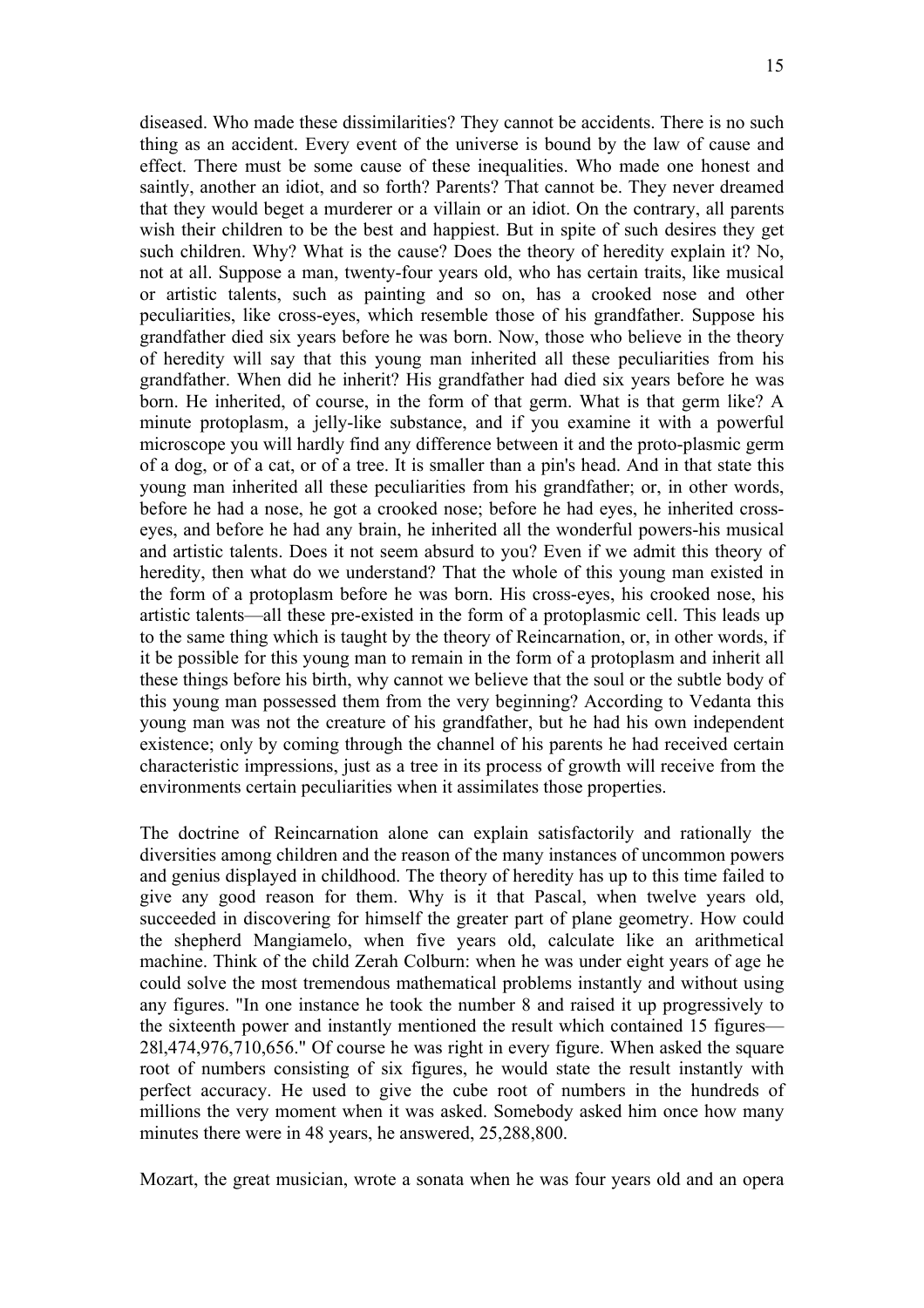in his eighth year. Theresa Milanolla played the violin with such skill that many people thought that she must have played before her birth. There are many such instances of wonderful powers exhibited by artists and painters when they were quite young. Sankarâcharya, the great commentator of the Vedanta philosophy, finished his commentary when he was twelve years old. How can such cases be explained by the theory of hereditary transmission? Many of you have heard of the wonderful musical talents of Blind Tom. This blind negro slave was born on his master's plantation and was brought up as a typical negro. He received no training in music or in any other line. One day when his master's family were at dinner he happened to come into his master's parlor and displayed his marvelous musical power for the first time by playing on his master's piano. Afterwards he was exhibited in different states of this country. Physically he was nothing but a typical negro. His intellect was very poor, but in music he was a master. His musical talents were so great that he composed music for himself and played his own compositions. Sometimes after hearing a new piece of rapid music once, he could reproduce it note for note. Where did he get all these powers? From whom did he inherit them? His parents perhaps never heard of a piano. He never had a lesson in his life, and he could not have understood even if he had had any. Not long ago I saw a girl of about six years, who played the piano most beautifully and who could reproduce the most difficult music after hearing it once. It seems to me that she must have played the piano in her previous incarnation. This is the only explanation that we can give.

Does heredity explain such cases? No. These illustrations are sufficient to disprove the theory of "cumulative heredity". "Cumulative" means gradualness. The believers in this theory say that a genius is the result of cumulative heredity, that is, it presents itself by degrees from less genius to greater and still greater and so on. In the whole history of the genealogy of geniuses, like Homer, Plato, Shakespeare, Goethe, Raphael, there never was in their families almost Plato, almost Shakespeare, or almost Goethe. Neither is it possible to trace the extraordinary powers of any of these back to any member of their ancestral line. Therefore we can say that no other theory than that of Reincarnation can explain satisfactorily the causes which produce geniuses and prodigies in this world.

Those who accept the truth of Reincarnation do not blame their parents for their poor talents, or for not possessing extraordinary powers, but they remain content with their own lot, knowing that they have made themselves as they are to-day by their own thoughts and deeds in their previous incarnations. They understand the meaning of the saying "what thou sowest thou must reap," and always endeavor to mould their future by better thoughts and better deeds. They explain all the inequalities and diversities of life and character by the law of "Karma," which governs the process of Reincarnation as well as the gradual evolution of the germs of life from lower to higher stages of existence.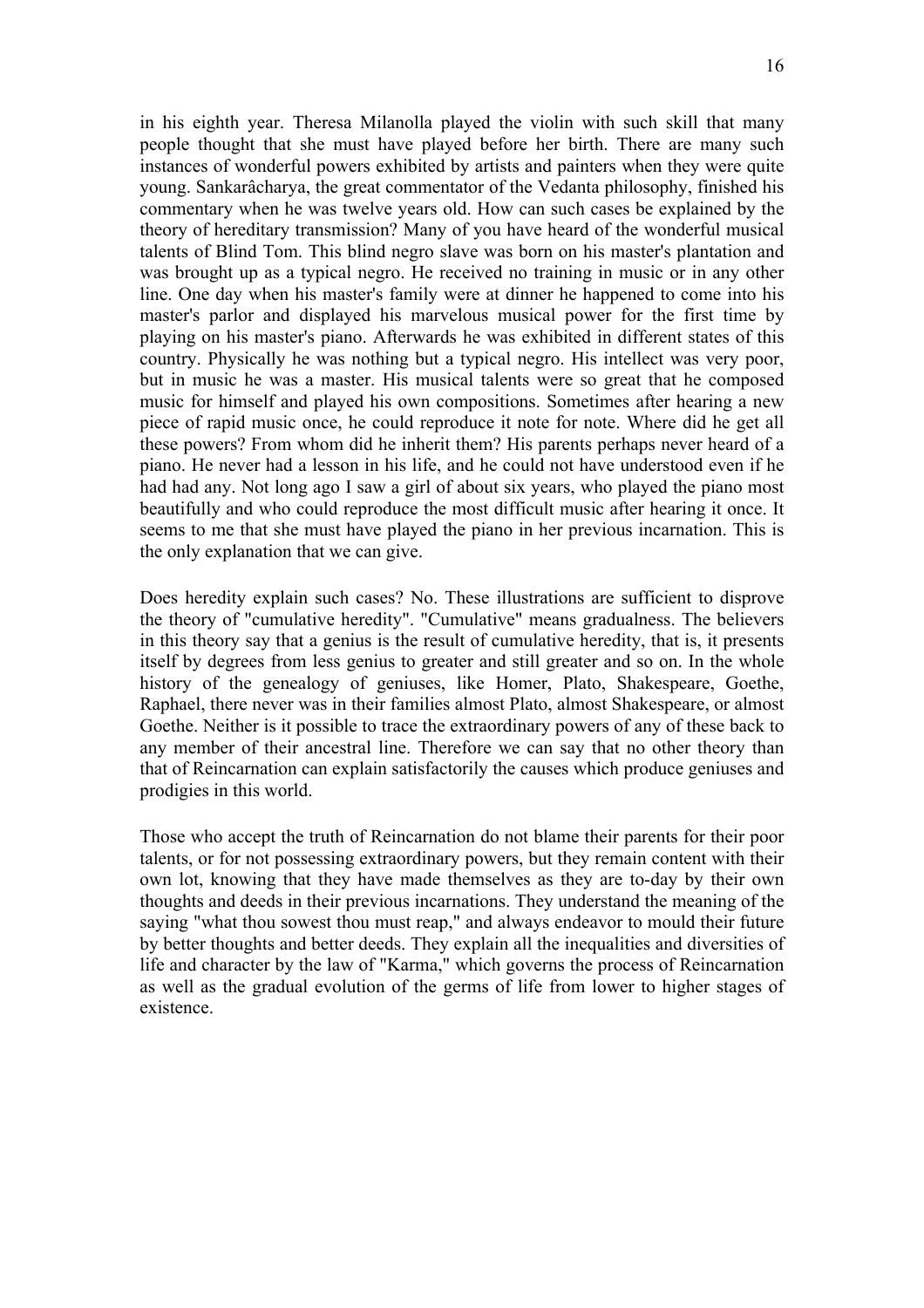### III. Evolution and Reincarnation.

he amazing achievements of modern science have been opening every day new gates of wisdom and slowly bringing human minds nearer and nearer to the ultimate reality of the universe. The fire of knowledge kindled by science has The amazing achievements of modern science have been opening every day new gates of wisdom and slowly bringing human minds nearer and nearer to the ultimate reality of the universe. The fire of knowledge kindled by science past, which stood in the way of truth-seeking minds. In the first place science has disproved the theory of the creation of the universe out of nothing by the action of some supernatural power. It has shown that the universe did not appear in its present form or come into existence all of a sudden only a few thousand years ago, but that it has taken ages to pass through different stages before it could reach its present condition. Each of these stages was directly related to a previous stage by the law of causation, which always operates in accordance with definite rules. The phenomena of the universe, according to science, are subject to evolution, or gradual change and progressive development from a relatively uniform condition to a relative complexity. From the greatest solar system down to the smallest blade of grass, everything in the universe has taken its present shape and form through this cosmic process of evolution. Our planet earth has gradually evolved, perhaps out of a nebulous mass which existed at first in a gaseous state. The sun, moon, stars, satellites and other planets have come into existence by going through innumerable changes produced by the evolutionary process of the Cosmos. Through the same process plants, insects, fishes, reptiles, birds, animals, man, and all living matter that inhabit this earth have evolved from minute germs of life into their present forms. The theory of Evolution says that man did not come into existence all of a sudden, but is related to lower animals and to plants, either directly or indirectly. The germ of life had passed through various stages of physical form before it could appear as a man. That branch of science which is called Embryology has proved the fact that "man is the epitome of the whole creation." It tells that the human body before its birth passes through all the different stages of the animal kingdom—such as the polyp, fish, reptile, dog, ape, and at last, man. If we remember that nature is always consistent, that her laws are uniform and that whatever exists in the microcosm exists also in the macrocosm, and then study nature, we shall find that all the germs of life which exist in the universe are bound to pass through stages resembling the embryonic types before they can appear in the form of man.

In explaining the theory of Evolution, science says that there are two principal factors in the process of evolution; the first is the tendency to vary, which exists in all living forms whether vegetable or animal; the second is the tendency of environment to influence that variation, either favorably or unfavorably. Without the first, evolution of any kind would be absolutely impossible. But the cause of that innate tendency to vary is still unknown to science. Upon the second depends the law of natural selection. The variation must be adapted to favorable conditions of life; consequently either the germ of life will select suitable environments or vary itself in order to suit the surrounding conditions, if they are unfavorable. But the agent of this selective process is the struggle for existence, which is a no less important factor. Thus Evolution depends on these three laws: Tendency to vary, or variation, natural selection, and struggle for existence. Science tries to explain through these three laws the physical, mental, intellectual, moral and spiritual evolution of mankind. But the theory of Evolution will remain unintelligible until science can trace the cause of that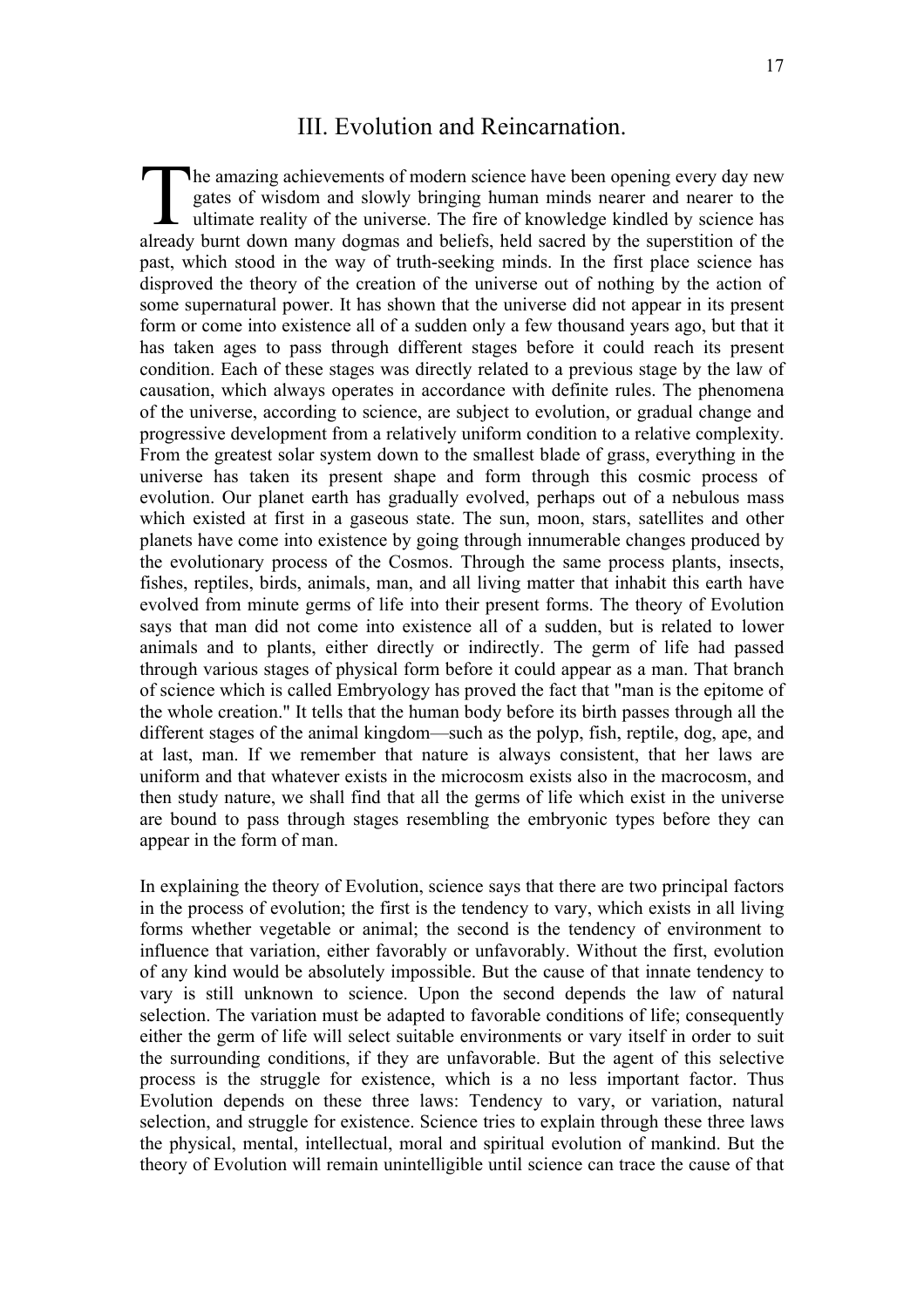innate "tendency to vary" which exists in every stage of all living forms.

If we study closely we find that man's "self" consists of two natures, one animal and the other moral or spiritual. Animal nature includes all the animal propensities, desire for sense enjoyments, love of self, fear of death and struggle for existence. Each of these is to be found in lower animals as well as in human beings, the difference being only in degree and not in kind. In a savage tribe the expression of this animal nature is simple and natural, while in a highly civilized nation it is expressed not in a simple and straightforward manner, but in an artful and refined way. In a civilized community the same nature working through varied device, policy and plan brings the same results in a more polished form. In the struggle for existence amongst lower animals and savage tribes, those who are physically strong survive and gain advantage over those who are physically weak; while in the civilized world the same result is obtained, not by displaying physical force, but by art, diplomacy, policy, strategy and skill. Various kinds of defensive and offensive weapons have been invented to conquer those who are less skillful in using them, although they may be physically stronger. The simple expression of animal nature which we notice in savages and lower animals, by the natural process of evolution has gradually become more and more complex, as we find in the civilized nations of the world. The energy of the lower human nature is spent chiefly in the struggle for material existence.

But there is another nature in man which is higher than this. It expresses itself in various ways, but on a higher plane. Love of truth, mastery over passion, control of the senses, disinterested self-sacrifice, mercy and kindness to all creatures, desire to help the distressed, forgiveness, faith in a Supreme Being and devotion; all these are the expressions of that higher moral and spiritual nature. They cannot be explained as developed from animal nature by means of the struggle for material existence. For these qualities are not to be found in lower animals, although the struggle for existence is there. The moral and spiritual nature of human beings cannot be traced as the outgrowth or gradual development of the animal nature. There is a dispute among the Evolutionists as to the method of explaining their cause. Some say that these higher faculties have evolved out of the lower ones and have developed by variation and natural selection; while others hold that some other higher influence, law or agency is required to account for them.

Professor Huxley says: "As I have already urged, the practice of that which is ethically best—what we call goodness or virtue—involves a course of conduct which in all respects is opposed to that which leads to success in the cosmic struggle for existence. In place of ruthless self-assertion, it demands self-restraint; in place of thrusting aside or treading down all competitors, it requires that the individual shall not merely respect, but shall help his fellows; its influence is directed not so much to the survival of the fittest as to the fitting of as many as possible to survive. It repudiates the gladiatorial theory of existence. It demands that each man who enters into the enjoyment of the advantages of a polity shall be mindful of his debt to those who have laboriously constructed it, and shall take heed that no act of his weakens the fabric in which he has been permitted to live. Laws and moral precepts are directed to the end of curbing the cosmic process, and reminding the individual of his duty to the community, to the protection and influence of which he owes, if not existence itself, at least the life of something better than a brutal savage." ("Evolution and Ethics," pp. 81-82.)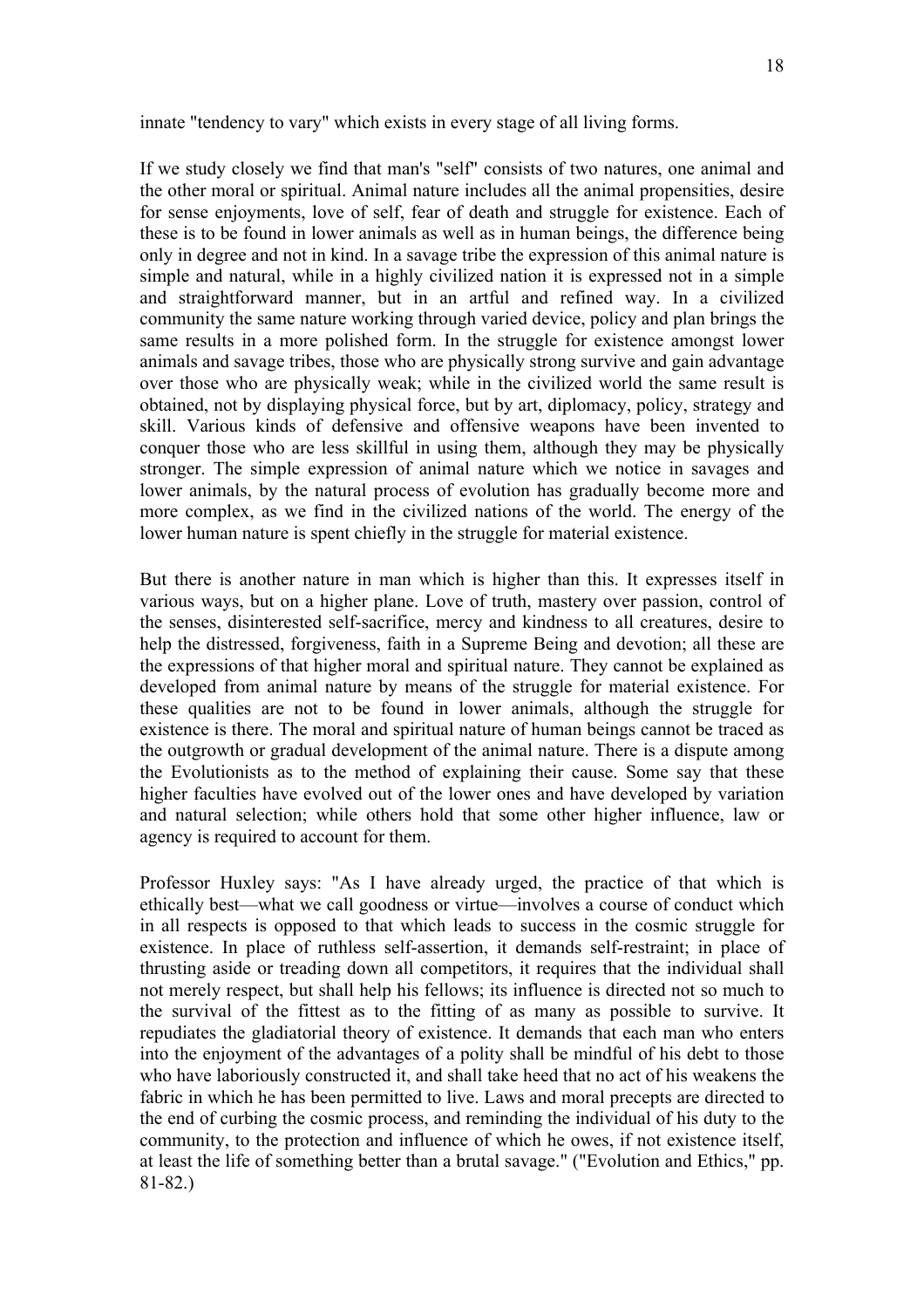Prof. Calderwood says: "So far as human organism is concerned, there seem no overwhelming obstacles to be encountered by an evolution theory, but it seems impossible under such a theory to account for the appearance of the thinking, selfregulating life distinctly human." Thus, according to some of the best thinkers, the explanation of the moral and spiritual nature of man as a development of the animal nature, is quite insufficient and unsatisfactory. The theory of natural selection in the struggle for existence cannot explain the cause of the higher nature of man. We cannot say that a theory is complete because it explains many facts. On the contrary, if it fails to explain a single fact, then it is proved to be incomplete. As such, the theory that cannot explain satisfactorily the cause of the moral and spiritual nature of man cannot be accepted as a complete theory. That explanation will be considered as complete which will explain most satisfactorily all the various manifestations of the animal, moral and spiritual nature. Moreover, supposing the "tendency to vary" has evolved into the moral and spiritual nature of man, science does not explain the cause of that tendency to vary, nor how animal nature can be transformed into moral and spiritual nature. Is that "tendency to vary" indefinite, or is it limited by any definite law? Science does not say anything about it.

The explanation of the theologians, that the spiritual nature has been superadded to the animal nature by some extra-cosmic spiritual agency is not scientific, nor does it appeal to our reason. Now let us see what Vedanta has to say on this point. Vedanta accepts evolution and admits the laws of variation and natural selection, but goes a step beyond modern science by explaining the cause of that "tendency to vary." It says, "there is nothing in the end which was not also in the beginning." It is a law which governs the process of evolution as well as the law of causation. If we admit this grand truth of nature, then it will not be difficult to explain by the theory of Evolution the gradual manifestation of the higher nature of man. The tendency of scientific monism is towards that end.

Some of the modern scientists who hold the monistic position have found out the same truth which was discovered long ago by the Vedantic philosophers in India. J. Arthur Thomson, an eminent English scientist of the present day, in his book on "The Study of Animal Life," says: "The world is one, not two-fold-, the spiritual influx is the primal reality and there is nothing in the end which was not also in the beginning." But the evolutionists do not accept this truth. Let us understand it clearly. It means that that which existed potentially at the time of the beginning of evolution has gradually manifested in the various stages and grades of evolution. If we admit that a unicellular germ of life or a bioplasm, after passing through various stages of evolution, has ultimately manifested in the form of a highly developed human being, then we shall have to admit the potentiality of all the manifested powers in that germ or bioplasm, because the law is "that which exists in the end existed also in the beginning." The animal nature, higher nature, mind, intellect, spirit, all these exist potentially in the germ of life. If we do not admit this law then the problem will arise: How can non-existence become existent? How can something come out of nothing? How can that come into existence which did not exist before? Each germ of life, according to Vedanta, possesses infinite potentialities and infinite possibilities. The powers that remain latent have the natural tendency to manifest perfectly and to become actual. In their attempt they vary according to the surrounding environments, selecting suitable conditions or remaining latent as long as circumstances do not favor them. Therefore variation, according to Vedanta, is caused by this attempt of the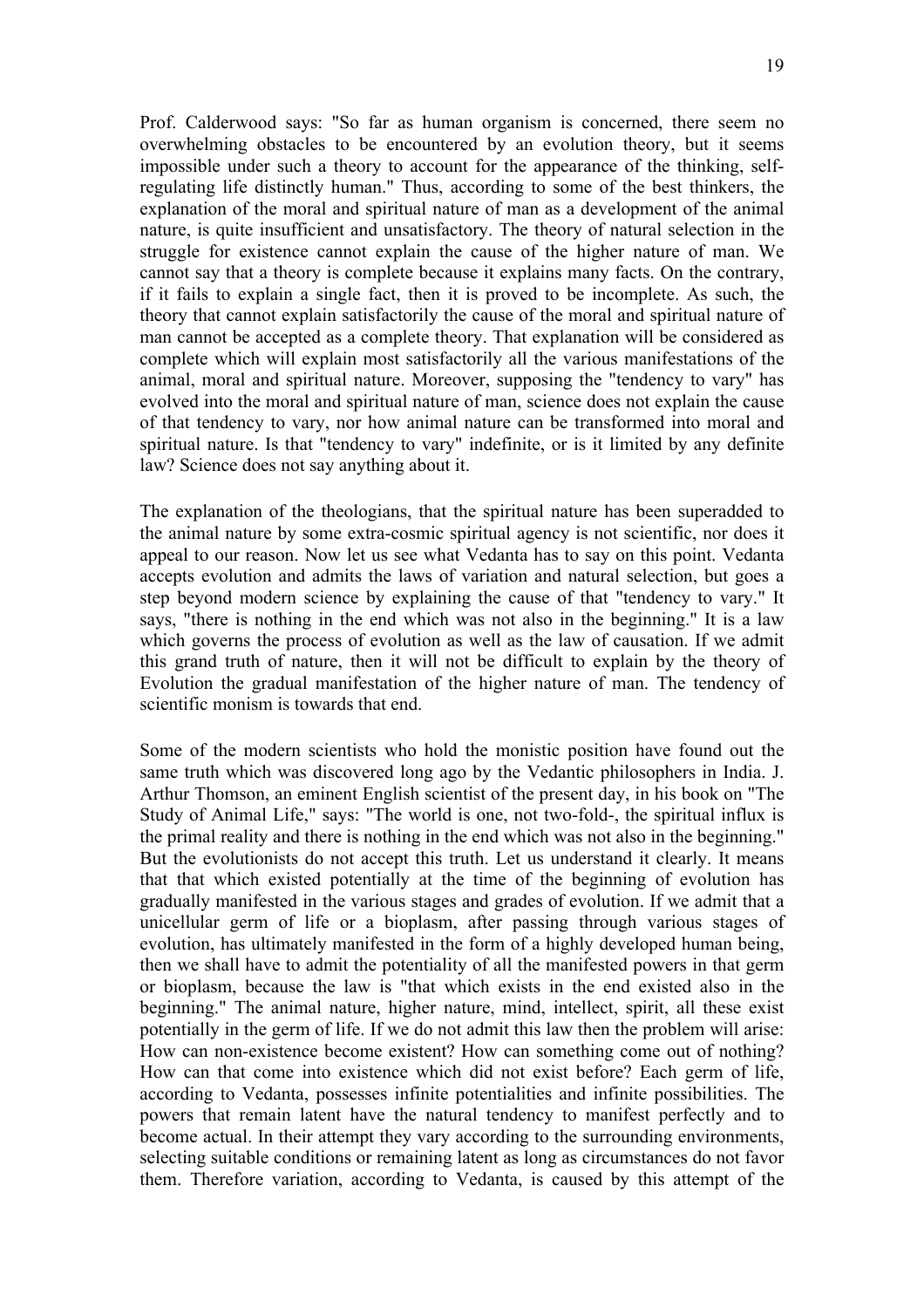potential powers to become actual. When life and mind began to evolve, the possibilities of action and reaction hitherto latent in the germ of life became real and all things became, in a sense, new. Nobody can imagine the amount of latent power which a minute germ of life possesses until it expresses in gross form on the physical plane. By seeing the seed of a Banyan tree, one who has never seen the tree cannot imagine what powers lie dormant in it. When a baby is born we cannot tell whether he will be a great saint, or a wonderful artist, or a philosopher, or an idiot, or a villain of the worst type. Parents know nothing about his future. Along with his growth certain latent powers gradually begin to manifest. Those which are the strongest and most powerful will overcome others and check their course for some time; but when the powers that remain subdued by stronger ones get favorable conditions they will appear in manifested forms. As, for instance, chemical forces may slumber in matter for a thousand years, but when the contact with the re-agents sets them free, they appear again and produce certain results. For thousands of years galvanism slumbered in copper and zinc, which lay quietly beside silver. As soon as all three are brought together under the required conditions silver is consumed in flame. A dry seed of a plant may preserve the slumbering power of growth through two or three thousand years and then reappear under favorable conditions. Sir G. Wilkinson, the great archaeologist, found some grains of wheat in a hermetically sealed vase in a grave at Thebes, which must have lain there for three thousand years. When Mr. Pettigrew sowed them they grew into plants. Some vegetable roots found in the hands of an Egyptian mummy, which must have been at least two thousand years old, were planted in a flower-pot, and they grew and flourished. Thus, whenever the latent powers get favorable conditions, they manifest according to their nature, even after thousands of years.

Similarly, there are many instances of slumbering mental powers. After remaining dormant for a long period in our normal condition, they may, in certain abnormal states—such as madness, delirium, catalepsy, hypnotic sleep and so forth-flash out into luminous consciousness and throw into absolute oblivion the powers that are manifesting in the normal state. Talents for eloquence, music, painting, and uncommon ingenuity in several mechanical arts, traces of which were never found in the ordinary normal condition, are often evolved in the state of madness. Somnambulists in deep sleep have solved most difficult mathematical problems and performed various acts with results which have surprised them in their normal waking states. Thus we can understand that each individual mind is the storehouse of many powers, various impressions and ideas, some of which manifest in our normal state, while others remain latent. Our present condition of mind and body is nothing but the manifested form of certain dormant powers that exist in ourselves. If new powers are roused up and begin to manifest the whole nature will be changed into a new form. The manifestation of latent powers is at the bottom of the evolution of one species into another. This idea has been expressed in a few words by Patanjali, the great Hindu evolutionist who lived long before the Christian era. [Footnote: The reader ought to know that the doctrine of Evolution was known in India long before the Christian era. About the seventh century, B. C., Kapila, the father of Hindu Evolutionists, explained this theory for the first time through logic and science. Sir Monier Monier Williams says: "Indeed if I may be allowed the anachronism, the Hindus were Spinozites more than 2,000 years before the existence of Spinoza; and Darwinians many centuries before Darwin; and Evolutionists many centuries before the doctrine of Evolution had been accepted by the scientists of our time and before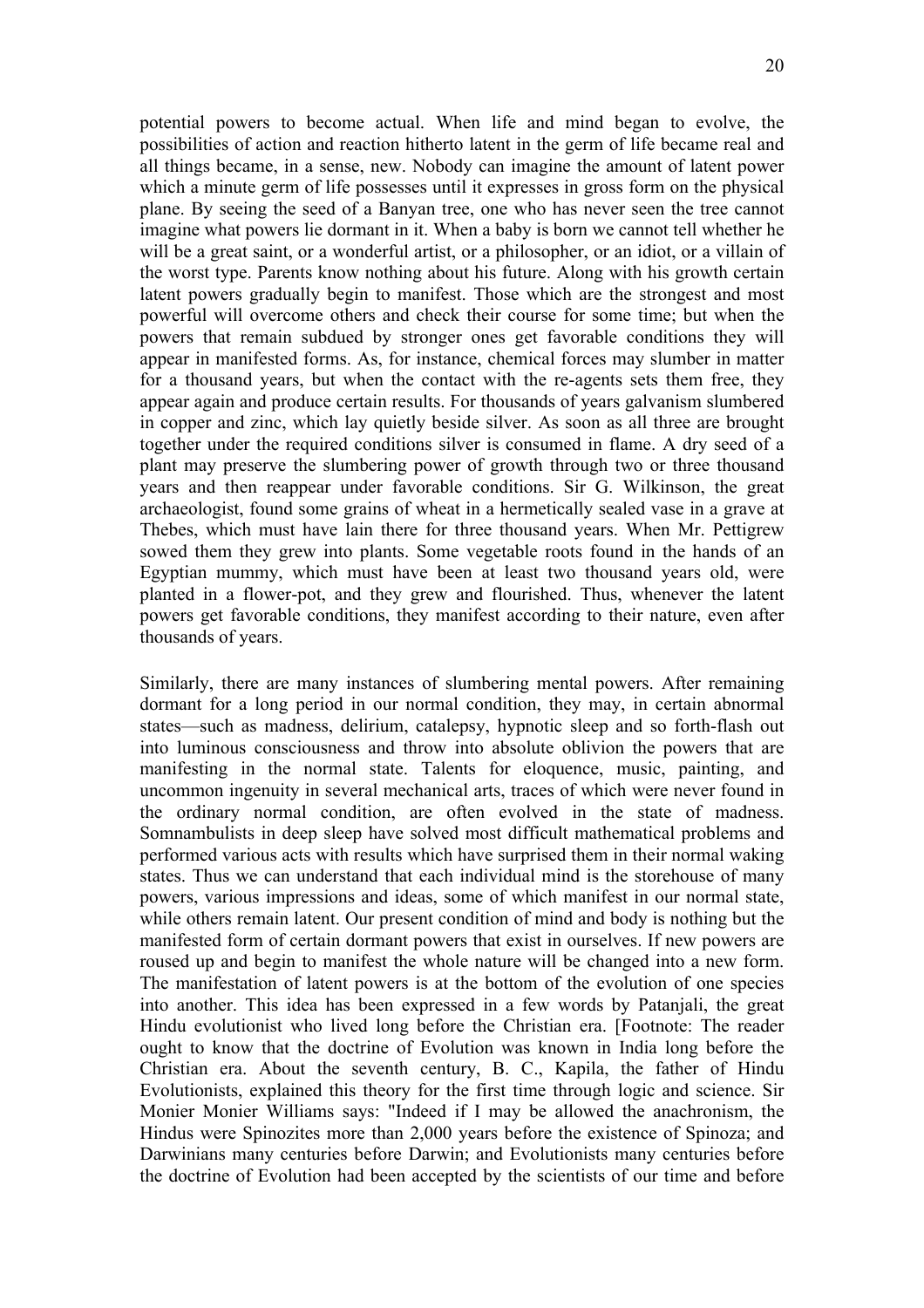21

any word like Evolution existed in any language of the world." (P. 12, "Hinduism and Brahminism.") Prof. Huxley says: "To say nothing of Indian Sages to whom Evolution was a familiar notion ages before Paul of Tarsus was born." (P. 150, "Science and Hebrew Tradition.")] In the second aphorism of the fourth chapter (see "Raja Yoga," by Swami Vivekananda, p. 210) it is said, "The Evolution into another species is caused by the in-filling of nature." The nature is filled not from without but from within. Nothing is superadded to the individual soul from outside. The germs are already there, but their development depends upon their coming in contact with the necessary conditions requisite for proper manifestation. We sometimes see a wicked man suddenly become saintlike. There are instances of murderers and robbers becoming saints. A religionist will explain the cause of their sudden change, by saying that the grace of the Almighty has fallen upon them and transformed their whole nature. But Vedanta says that the moral and spiritual powers that remained latent in them have been roused up, and the result is the sudden transformation. None can tell when or how the slumbering powers will wake up and begin to manifest. The germ of life, or the individual soul as it is ordinarily called, possesses infinite possibilities. Each germ of life is studying, as it were, the book of its own nature by unfolding one page after another. When it has gone through all the pages, or, in other words, all the stages of evolution, perfect knowledge is acquired, and its course is finished. We have read our lower nature by turning each page, or, in other words, by passing through each stage of animal life from the minutest bioplasm up to the present stage of existence. Now we are studying the pages which deal with moral and spiritual laws. If any one wants to read any page over again he will do it. Just as in reading a book, if anybody feels particularly interested in any page or chapter he will read it over and over again and will not open a new page or a new chapter until he is perfectly satisfied with it. Similarly, in reading the book of life, if the individual soul likes any particular stage, he will stay there until he is perfectly satisfied with it; after that he will go forward and study other pages. One may read very slowly, and another very fast; but whether we read slowly or rapidly each one of us is bound to read the whole book of nature and attain to perfection sooner or later.

According to Vedanta, the end and aim of Evolution is the attainment of perfection. Physical evolution of animal life reached its perfection in human form. There cannot be any other form higher than human on this earth under present conditions. It is the perfection of animal form. From this we can infer that the tendency of the law of Evolution is to reach perfection. When it is attained to, the whole purpose is served. Do we see in nature any other higher form evolved out of the human body? No. Shall we not be justified if we say that the end of physical evolution is the attainment of the perfection of animal form? Again as the purpose and method of natural laws are uniform throughout the universe, the end of intellectual, moral and spiritual evolution will be attained when intellectual, moral and spiritual perfection are acquired. Intellectual perfection means perfection of intellect; and intellect is perfect when we understand the true nature of things and never mistake the unreal for the real, matter for spirit, non-eternal for eternal, or *vice versa*. Moral perfection consists in the destruction of selfishness; and spiritual perfection is the manifestation of the true nature of spirit which is immortal, free, divine and one with the Universal Spirit or God. Evolution attains to the highest fulfilment of its purpose when the spirit manifests perfectly. The tendency of nature is to have perfect manifestation of all her powers. When certain powers predominate they manifest first while the others remain dormant. As we find in the process of evolution, when animal nature manifests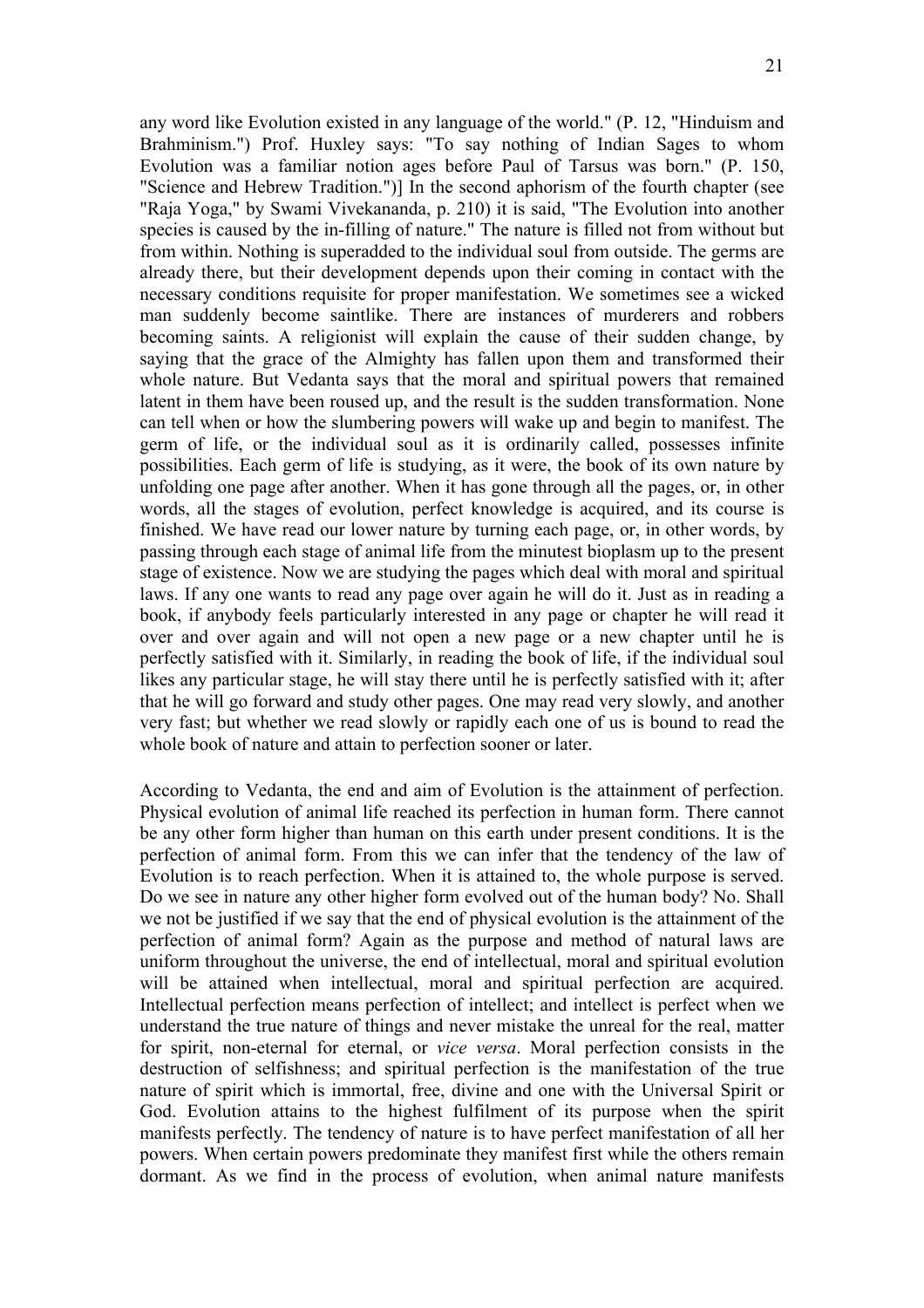perfectly the moral and spiritual nature remain latent. Again when moral and spiritual nature manifest fully, the animal is in abeyance. It is for this reason we do not find expressions of moral and spiritual nature in lower animals or in those human beings who live like them. Man is the only animal in whom such perfect expressions of moral and spiritual nature are possible. When the individual soul begins to study its spiritual nature, its lower or animal nature is gradually eclipsed. As the higher nature becomes powerful the lower nature dwindles into insignificance; its energy is transformed into that of the higher nature, and ultimately it disappears altogether and rises no more. Then the soul becomes free from the lower or animal nature. There are many stages in the higher nature, as well as in the lower. Each of these stages binds the individual soul so long as it stays there. As it rises on a higher plane the lower stages disappear and cease to bind. But the moment that any individual, after passing through all the stages of the spiritual nature, reaches the ultimate point of perfection, he realizes his true nature which is immortal and divine. Then his true individuality manifests. For lack of true knowledge, he identified himself with each stage successively and thought that his individuality was one with the powers which were manifested in each stage. Consequently he thought by mistake that he was affected by the changes of each stage. But now he realizes that his real individuality always remained unaffected. He sees that his true individuality shines always in the same manner, although the limiting adjuncts may vary. As the light of a lamp appears of different colors, if it passes through glasses of different colors, so the light of the true individual appears as animal or human when it passes through the animal or human nature of the subtle body. The subtle body of an individual changes from animal nature through moral and spiritual into divine. As this gradual growth cannot be expected in one life we shall have to admit the truth of Reincarnation, which teaches gradual evolution of the germ of life or the individual soul through many lives and various forms. Otherwise the theory of Evolution will remain imperfect, incomplete and purposeless. The doctrine of Reincarnation differs from the accepted theory of Evolution in admitting a gradual but continuous evolution of the subtle body through many gross forms. The gross body may appear or disappear, but the subtle body continues to exist even after the dissolution of the gross body and re-manifests itself in some other form.

The theory of Reincarnation when properly understood will appear as a supplement to the theory of Evolution. Without this most important supplement the Evolution theory will never be complete and perfect. Evolution explains the process of life, while Reincarnation explains the purpose of life. Therefore, both must go hand in hand to make the explanation satisfactory in every respect.

James Freeman Clarke says: "That man has come up to his present state of development by passing through lower forms, is the popular doctrine of science today. What is called Evolution teaches that we have reached our present state by a very long and gradual ascent from the lowest animal organizations. It is true that the Darwinian theory takes no notice of the evolution of the soul, but only of the body. But it appears to me that a combination of the two views would remove many difficulties which still attach to the theory of natural selection and the survival of the fittest. If we are to believe in Evolution let us have the assistance of the soul itself in this development of new species. Thus science and philosophy will co-operate, nor will poetry hesitate to lend her aid." (P. 190, "Ten Great Religions," II.) Evolution of the body depends upon the evolution of the germ of life or the individual soul. When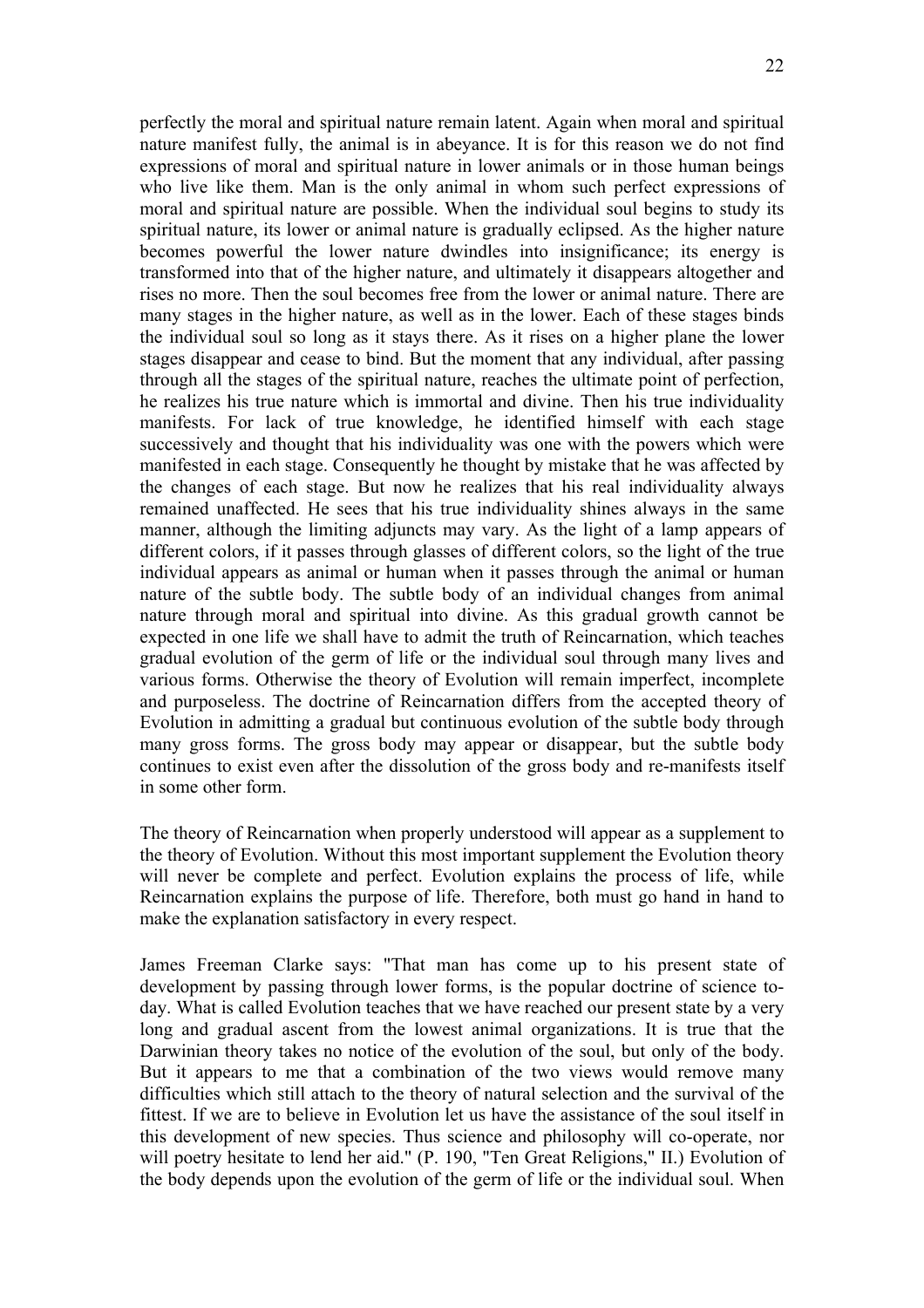these two are combined the explanation becomes perfect.

The theory of Reincarnation is a logical necessity for the completion of the theory of Evolution. If we admit a continuous evolution of a unit of the germ of life through many gross manifestations then we unconsciously accept the teachings of the doctrine of Reincarnation. In passing through different forms and manifestations the unit of life does not lose its identity or individuality. As an atom does not lose its identity or individuality (if you allow me to suppose an atom has a kind of individuality) although it passes from the mineral, through the vegetable, into the animal, so the germ of life always preserves its identity or individuality although it passes through the different stages of evolution.

Therefore it is said in the "Bhagavad Gîtâ," as in our ordinary life the individual soul passes from a baby body to a young one and from a young to an old, and carries with it all the impressions, ideas and experience that it has gathered in its former stage of existence and reproduces them in proper time, so when a man dies the individual soul passes from an old body into a new one, and takes with it the subtle body wherein are stored up all that it experienced and gathered during its past incarnations. Knowing this, wise men are never afraid of death. They know that death is nothing but a mere change from one body into another. Therefore, if any one does not succeed in conquering the lower nature by the higher, he will try again in his next incarnation, after starting from the point which he reached in his past life. He will not begin again from the very beginning, but from the last stage at which he arrived. Thus we see that Reincarnation is the logical sequence of evolution. It completes and makes perfect that theory and explains the cause of the moral and spiritual nature of man.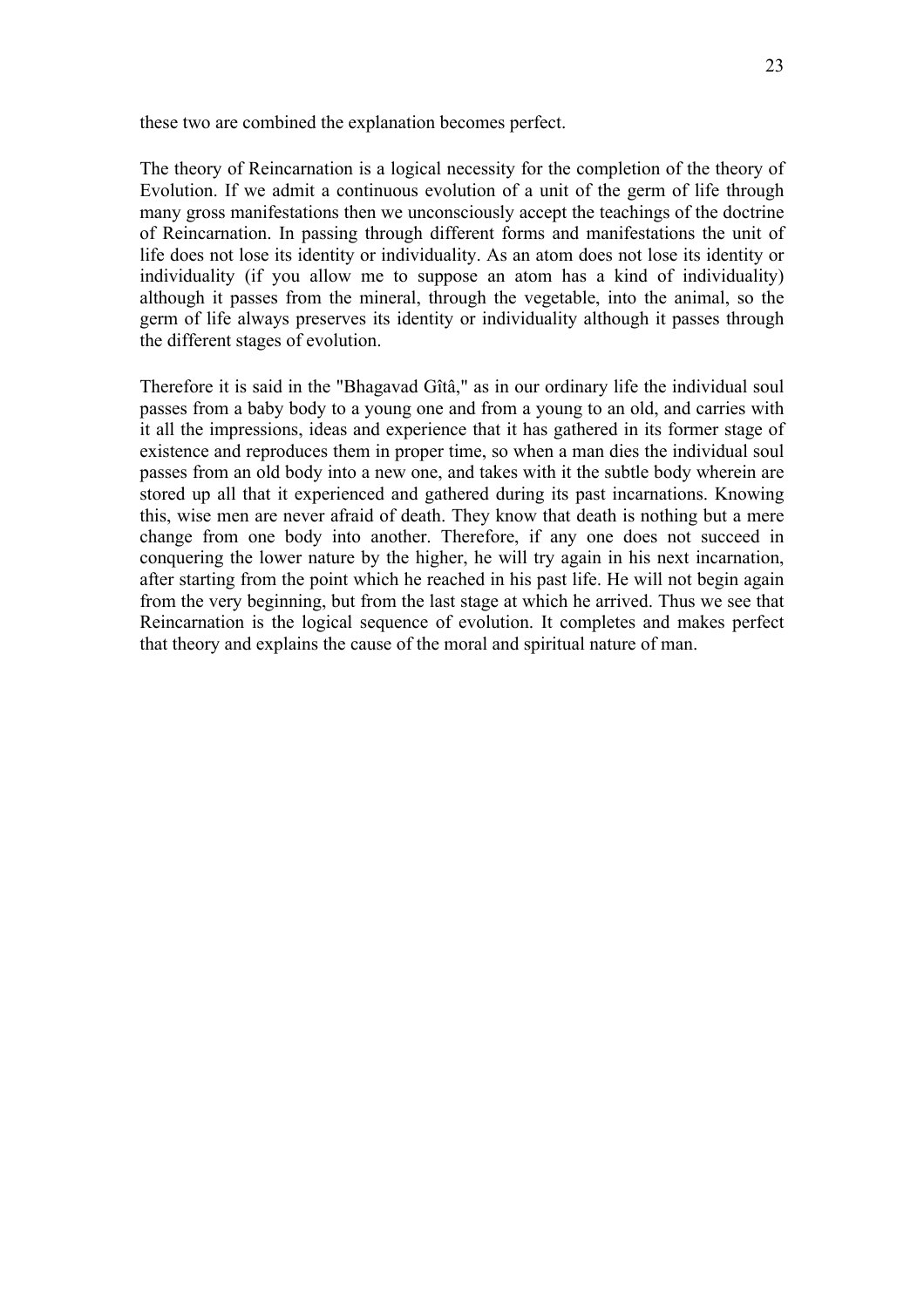#### IV. Which is Scientific—Resurrection or Reincarnation?

he students of history are interested to know where the idea of resurrection first arose and how it was adopted by other nations. If we read carefully the writings ascribed to Moses and other writers of the Old Testament we find that The students of history are interested to know where the idea of resurrection first arose and how it was adopted by other nations. If we read carefully the writings ascribed to Moses and other writers of the Old Testament punishment after death. It is doubtful whether they had any clear conception of the existence of soul after the dissolution of the human body. They had no definite idea of the hereafter. They did not believe in the resurrection either of the soul or body. Job longed for death thinking that it would end his mental agony. In Psalms we read, "Wilt Thou shew wonders to the dead? Shall the dead arise and praise Thee?" (Ps. lxxxviii, 10.) "In death there is no remembrance of Thee; in the grave who shall give Thee thanks?" (Ps. vi, 5.) Again (Ps. cxlvi, 4) it is said about princes and the son of man,—"His breath goeth forth, he returneth to his earth, in that very day his thoughts perish." "The dead praise not the Lord, neither any that go down into silence." (Ps. cxv, 17.) Solomon speaks boldly: "All things come alike to all; there is one event to the righteous and to the wicked, to the good and to the clean and to the unclean... as is the good, so is the sinner." (Eccl. ix, 2.) "Go thy way, eat thy bread with joy, and drink thy wine with a merry heart.... Live joyfully with thy wife... for there is no work, nor device, nor knowledge, nor wisdom in the grave, whither thou goest." (Eccl. ix, 7, 9, 10.) Again in verse 5 it is said: "The dead know not anything, neither have they anymore a reward, for the memory of them is forgotten." Solomon says: "For that which befalleth the sons of men befalleth beasts; even one thing befalleth them; as the one dieth, so dieth the other; yea, they have all one breath, so that a man hath no pre-eminence above a beast." "All go into one place; all are of the dust and all turn to dust again." "Who knoweth the spirit of man that goeth upward and the spirit of the beast that goeth downward to the earth?" (Eccl. iii, 19-21.) There are many such passages which show clearly that before the Babylonian captivity the Israelites had no belief in reward or punishment, neither in heaven nor hell nor in the resurrection of the soul. Some say that they had a belief in a sheol or pit where departed souls remained after death, but were never resurrected. But when the ancient Jews were conquered by the Persians, 536 B.C., they came in contact with a nation which had developed a belief in one God, in a heaven and a hell, in the resurrection of the dead, in reward and punishment after death, and in the last day of judgment. Under the dominion of Persia, whose rule began with the capture of Babylon and lasted from 536-333 B.C., the Jews were greatly influenced by the Persian religion. They gave up their idolatry, gradually developed social organization and had considerable liberty. About that time the Jews were divided into two classes, the Pharisees and Sadducees. Those who adopted the religious ideas of the Parsees were called Pharisees (according to some authorities the word Pharisee was the Hebrew form of Parsee), and those who followed strictly the Jewish ideas, ceremonies, rituals and beliefs were called Sadducees. The former were sharply opposed to the latter in their doctrinal beliefs. They believed in angels and spirits, they expected the resurrection of the dead and believed in future reward and punishment and also in Divine pre-ordination. The Sadducees did not step beyond the bounds of ancient Judaism. They were Orthodox and very conservative in their views. They denied the existence of angels and spirits, the resurrection of the dead, and reward and punishment after death. In Matt, xxii, 23, we read, "The same day came to him the Sadducees which say that there is no resurrection." The Sadducees were fewer in number than the Pharisees. Gradually the latter grew very powerful and after the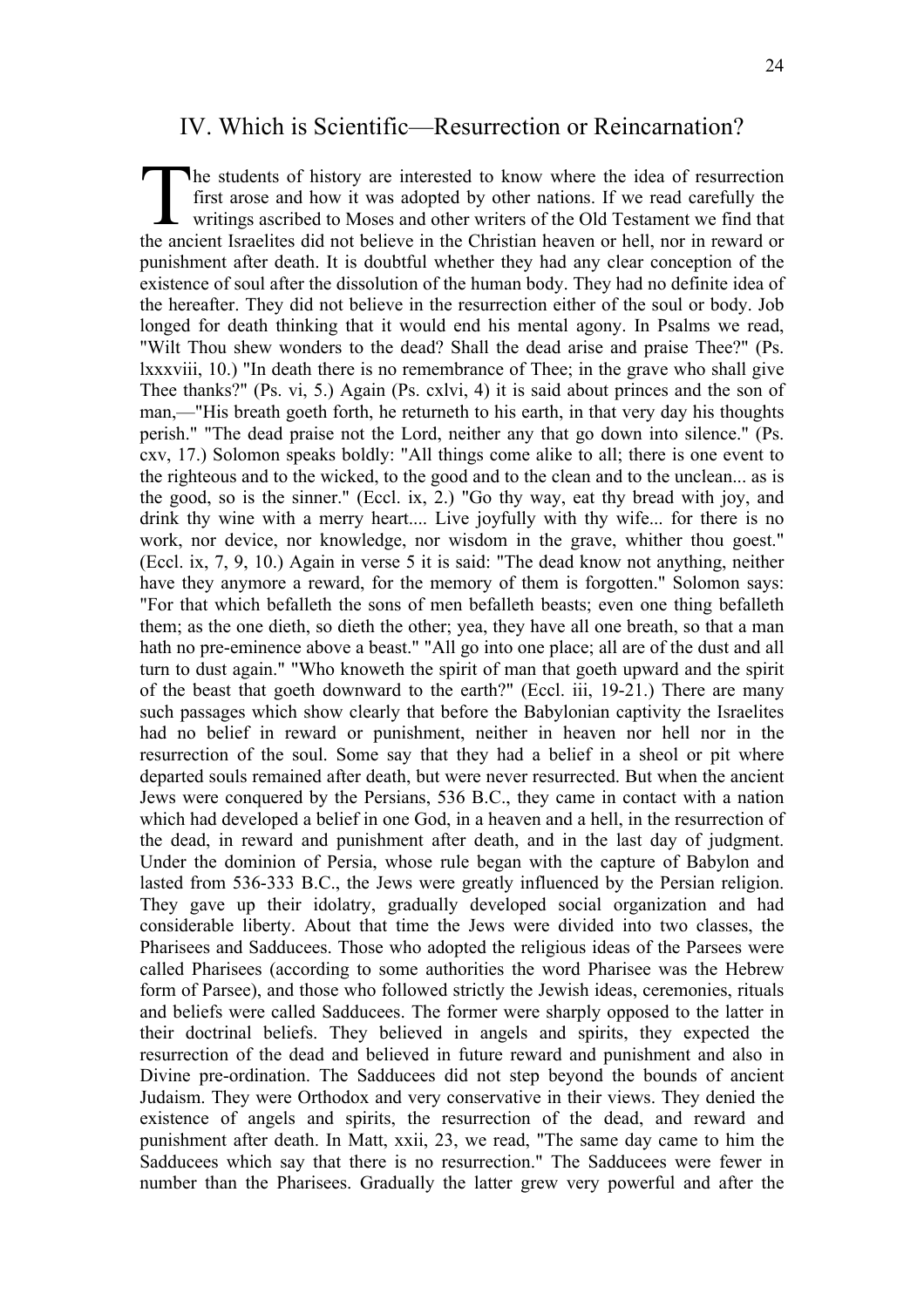death of Jesus their doctrines of the resurrection of the dead, and of reward and punishment after death, and the belief in angels and spirits, became the cardinal principles of the new Christian sect. Thus we see that the idea of resurrection first arose in Persia and afterwards took a prominent place in the writings of the New Testament, and since then it has been largely accepted by the Christians of the Western countries. The Zoroastrians believed that the soul of the dead hovers about the body for three nights and does not depart for the other world until the dawn after the third night. Then the righteous go to heaven and the wicked to hell. There the wicked remain until the time of renovation of the universe, that is, the judgment day. After the renovation, when Ahriman or Satan is killed, the souls of the wicked will be purified and have everlasting progress. [Footnote: "Sacred Books of the East," Vol. xvii, pp. 27, 34, 46.] The question was asked, "How shall they produce resurrection?" Ahura Mazda says: "The reply is this, that the preparation and production of the resurrection are an achievement connected with miracle, a sublimity, and afterwards also a wondrous appearance unto the creatures uninformed. The secrets and affairs of the persistent Creator are like every mystery and secret." [Footnote: *Ibid*., p. 80.]

The Zoroastrians believed in the resurrection, not of the physical body, but of the soul, and that it was an act of miracle. Similarly miraculous was the resurrection of Jesus. Although Jesus Himself never mentioned what kind of resurrection, whether of body or of soul that He meant and believed in, the interpretation of the writers of the Gospels shows that His disciples understood Him to mean bodily resurrection and the re-appearance of His physical form. The three days remained, just as the Zoroastrians believed. The miraculous and wondrous appearance of Jesus before His disciples was preached most vigorously by Paul. In his Epistle to the Corinthians, Paul declares emphatically that the whole of the Christian religion depends upon the miraculous resurrection and re-appearance of Jesus. Although Paul said the spiritual body of the risen dead is not the same as flesh and blood body (I Cor., XV), still that important point is generally overlooked, and the result is the belief which we find amongst some of the Christian sects; that at the call of the angels, the body will rise from the grave and the mouldering dust of bones and flesh will be put together by the miraculous power of the Almighty God. Paul says: "But now is Christ risen from the dead, and become the first fruits of them that slept" (I Cor., XV, 20). He preached that Christ was the first born from the dead, that those who believe in Christ would rise as He did and that those who would not believe in Him or in His resurrection should not rise.

We have already noticed that the Parsees believed in a miraculous resurrection; that the same miracle became more definite in the case of Jesus; and that the Christian faith was afterwards founded upon that miraculous event. Both the Parsees and the followers of Christ did not mean by resurrection any universal law, but a miracle done by certain supernatural powers. They did not give any scientific reasons for such a miracle.

But modern science denies miracles. It teaches that this universe is guided, not by miracles as the old thinkers used to believe, but by definite laws which are always consistent and universal. There cannot be any exception to those laws which are uniform throughout. If resurrection be one of those laws, then it must have existed before the birth of Jesus; as such, how could He be the first born from the dead, as described by Paul. Conversely, if Jesus was the first who rose from the dead, then resurrection cannot be a universal law. Scientists would not believe in anything which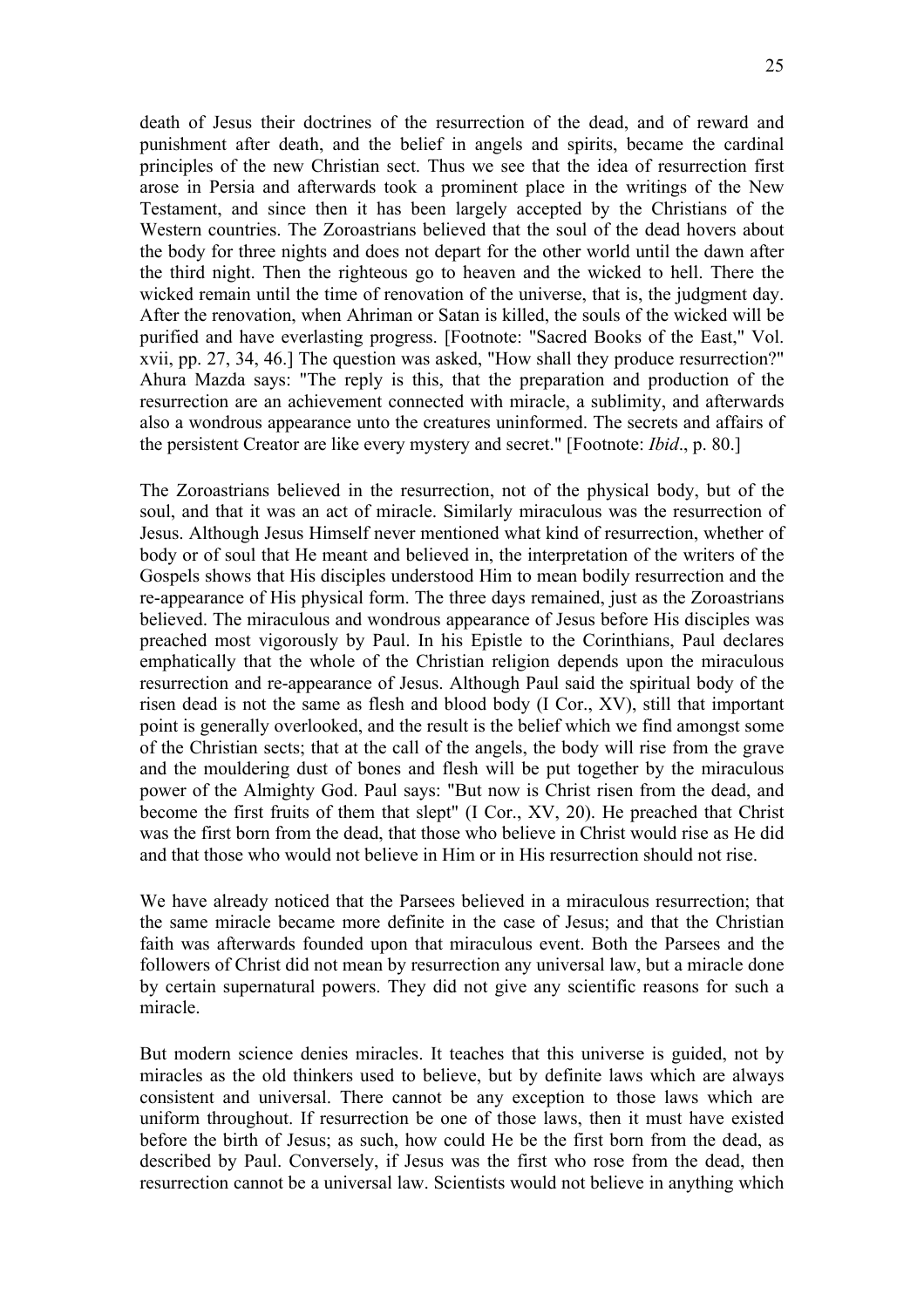is not based upon universal laws. Some of the agnostics and materialists have gone so far as to say that Jesus did not die on the cross, but his animation was suspended when his body was taken down from the cross by Joseph of Arimathsea. When Joseph went to Pilate and craved the body of Jesus, Pilate marvelled if He were dead (Mark XV, 44), because it was only six hours after the crucifixion. Some of the modern physiologists are of opinion that temperate and strong men might live for several days on the cross. These heretical agnostics and skeptical scientists say that the body of Jesus revived after a few hours in the cool, rock-cut tomb, that he walked out of the tomb, went to Galilee and appeared before his disciples. [Footnote: Vide "Science and Christian Tradition," by Prof. Huxley, pp. 279-280.] Whatever the facts may be (nobody can now tell exactly what actually happened), it is clear that the scientists are not ready to take anything upon authority. They do not care to believe in anything because it is written in this book or that. They must have convincing proofs and a rational explanation of every phenomenon of nature. They want to penetrate into miracles in order to discover the universal laws that govern them. If they do not find any such laws, they will surely reject every event that is supposed to be caused by miraculous or supernatural powers.

The theory of a miraculous resurrection is attended with the belief that the individual soul does not exist before birth. The supporters of this theory hold that at the time of birth, the individual, being created out of nothing, comes fresh into existence. But science tells us that sudden creation out of nothing and a total destruction of anything are both impossible. Matter and force are indestructible. Science teaches evolution and not creation, and denies the intervention of any supernatural being as the cause of phenomenal changes. The theory of Resurrection ignores all these ultimate conclusions of modern science. On the contrary, the doctrine of Reincarnation, after accepting all the truths and laws of nature that have been discovered by modern science, carries them to their proper logical conclusions. Reincarnation is based upon evolution. It means a continuous evolution of an individual germ of life, and a gradual re-manifestation of all the powers and forces that exist in it potentially. Moreover, the doctrine of Reincarnation is founded on the law of cause and effect. It teaches that the cause is not outside of the effect, but lies in the effect. The cause is the potential or unmanifested state of the effect, and effect is the actual or manifested cause. There is one current of infinite force or power constantly flowing in the ocean of reality of the universe, and appearing in the innumerable forms of waves. We call one set of waves the cause of another set, but in fact that which is the cause is the potentiality of the future effect and the actuality of a previous potential cause. The underlying current is one and the same throughout. Reincarnation denies the idea that the soul has come into existence all of a sudden or has been created for the first time, but it holds that it has been existing from the beginningless past, and will exist all through eternity. The individual soul enjoys or suffers according to the acts it performs. All enjoyment and suffering are but the reactions of our actions. Actions are the causes and the reactions are the results. Our present life is the result of our past actions, and our future will be the result of the present. The actions which we are now doing will not be lost. Do you think that the thought-forces of one life-time will end suddenly after death? No. They will be conserved and remain potentially in the center and re-manifest under suitable conditions. Each human soul is nothing but a center of thought-force. This center is called in Sanskrit *Sûkshma Sarîra* or the subtle body of an individual. The subtle germ of life or, in other words, the invisible center of thought-forces, will manufacture a physical vehicle for expressing the latent powers that are ready for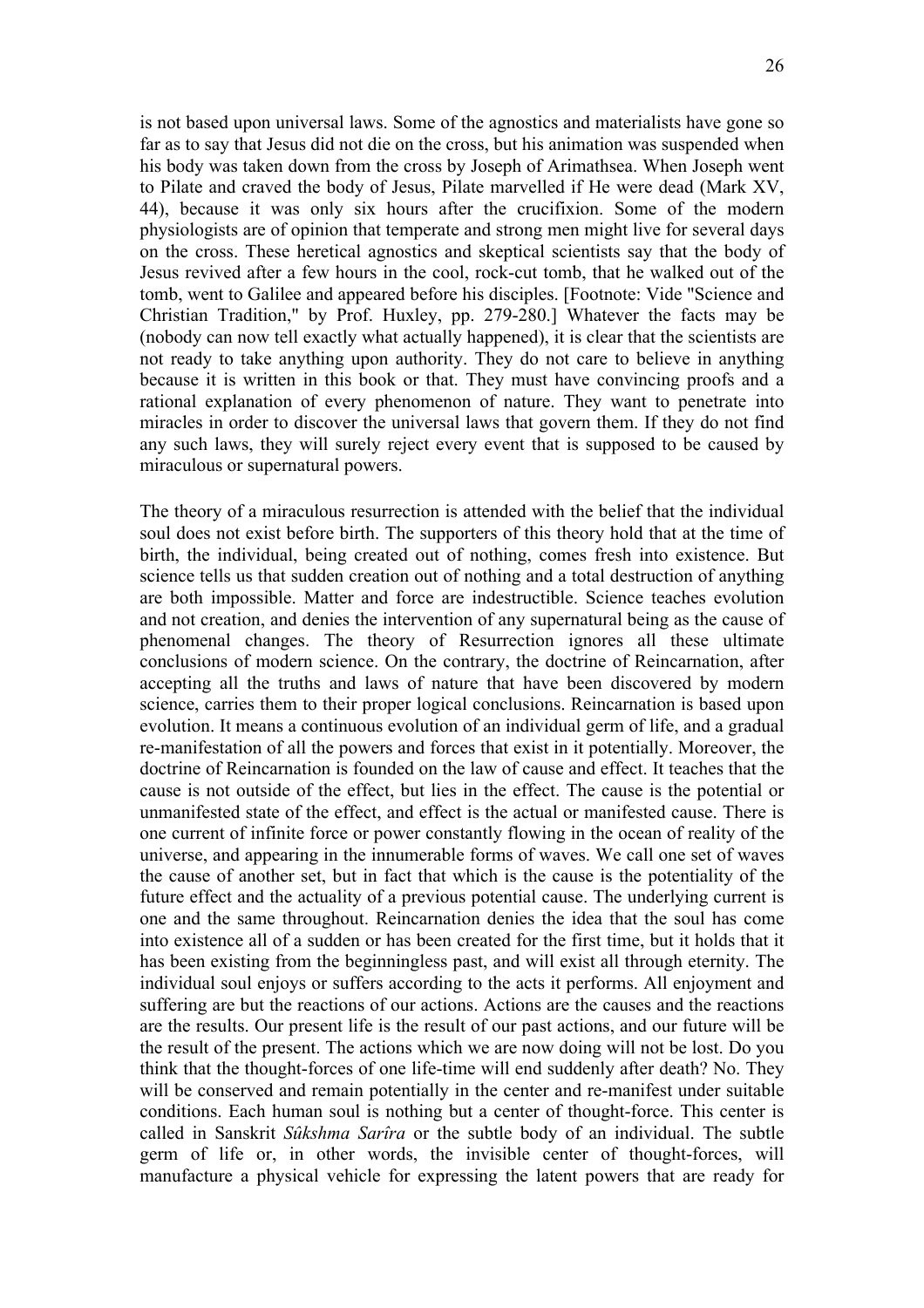manifestation. This process will continue until the germ can express most perfectly all the powers that are coiled up in its invisible form. As the doctrine of Reincarnation is in agreement with all the physical laws, so it is based upon psychical, moral and ethical laws. As on the objective plane the law of action and reaction governs the objective phenomena, so on the subjective plane of consciousness, if the mental action or thought be good, the reaction will be good, and the reaction will be evil if the mental action be evil, because every action produces a similar reaction, A good reaction is one which makes us happy and brings pleasant sensations or peace of mind, while an evil reaction brings suffering, unpleasant sensations, and makes one miserable. Thus Reincarnation makes us free agents for action, as well as for reaping the results or reactions of those actions. In fact, we mould our own nature, according to our desires, tendencies and works.

The theory of Resurrection, as commonly understood, does not explain why one man is born with a sinful nature and another with a virtuous one. It contents itself with saying as Luther said: "Man is a beast of burden who only moves as his rider orders; sometimes God rides him and sometimes Satan." But why God should allow Satan to ride His own creature nobody can tell. At any rate, man must suffer eternally for the crimes which he is forced by Satan to commit. Moreover this theory pre-supposes predestination and that the individual soul is fore-doomed to go either to heaven or to hell. St. Augustine first started this doctrine of Predestination and Grace to explain why one is born sinful and another sinless. According to this theory, God, the merciful, favors somebody with His grace at the time of his birth and then he comes into this world ready to be saved, but the mass of humanity is born sinful and destined for eternal damnation. Very few indeed receive the gift of grace and are predestined to be saved. Moreover, this doctrine tells us that God creates man out of nothing, forbids him something, but at the same time He does not give him the power to obey His commands. Ultimately God punishes him with eternal torture on account of his weakness. The body and soul will not be separated. He will not be set free from his body, because, if it be so, there will be the end of his suffering, which God does not like. All these sufferings and punishments are predestined before his birth. Thus, St. Augustine's dogma of Predestination and Grace instead of explaining the difficulty satisfactorily brings horror and dread to human minds, while the doctrine of Reincarnation teaches gradual progress from lower to higher, through ages until the individual reaches perfection. It holds that each individual will become perfect like Jesus or Buddha or like the Father in heaven and manifest divinity either in this life or in some other. One span of life is too short for developing one's powers to perfection. If you should try to train an idiot to become a great artist or a philosopher, would you ever succeed in your attempt to make him so during his lifetime? No. And will you punish him because he cannot become so? Can a man who possesses the slightest common sense be so unreasonable? Similarly what would you think if God punishes a man because he cannot become perfect within a lifetime? It is a poor argument to say that God has given us free-will to choose between right and wrong, and we are responsible for our choice; if we choose wrongly we must be punished. The advocates of such an argument forget that at the same time God has let loose His powerful Satan to corrupt His creatures.

It reminds me of an old story. Once on a time at a certain place a prisoner was released and set free through the kindness of a tyrant. The tyrant said to the prisoner "Look here, wicked man, I give you freedom, you can go to any place; but there is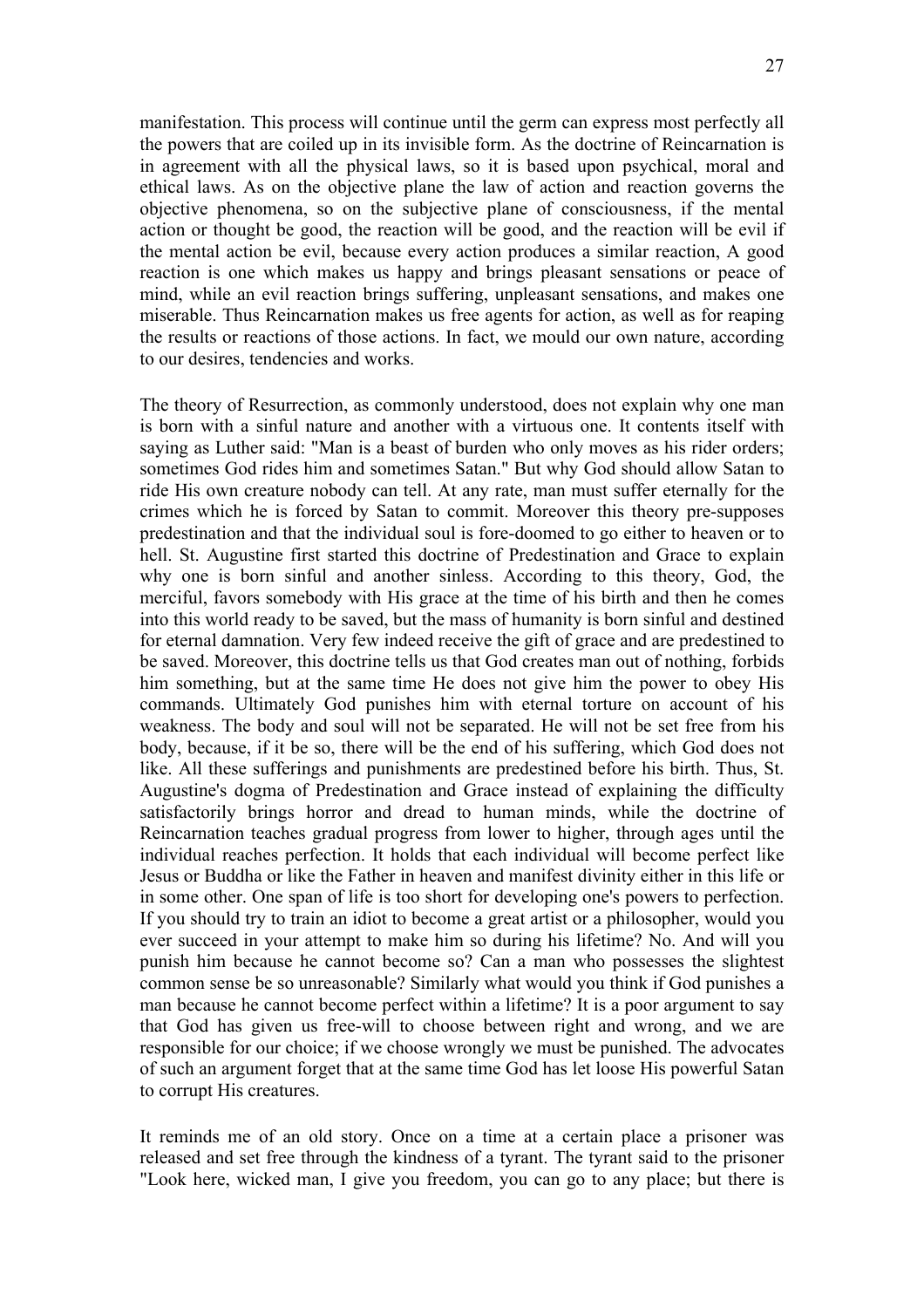one condition; if you are attacked by any wild animal you will be put in the dungeon and there will be no end to your torture." So saying he gave him freedom, but at the same time ordered his servants to let loose a hungry wolf to chase the man. You can imagine what became of the prisoner. Can we call this an act of mercy!

The doctrine of Reincarnation says that each individual soul is potentially perfect and is gradually unfolding its powers and making them actual through the process of Evolution. At every step of that process it is gaining different experiences which last only for a time. Therefore neither God nor Satan is responsible for our good or evil actions. Good and evil are like the up and down or the crest and hollow of a wave in the sea. A wave cannot rise without making a hollow somewhere in the sea. So in the infinite ocean of reality innumerable waves are constantly rising. The summit of each wave is called good, while the hollow beside it is evil or misery and the current of each individual life is constantly flowing towards the ultimate destination which we call perfection. Who can tell how long it will take to reach that goal? If anybody can attain to perfection in this life, he is no longer bound to reincarnate. If he fails he will continue to progress by taking some other body. Reincarnation does not teach, as many people think, that in the next incarnation one will begin from the very beginning, but it says that one will start from that point which one reaches before death and will keep the thread of progress unbroken. It does not teach that we go back to animal bodies after death, but that we get our bodies according to our desires, tendencies and powers. If any person has no desire to come back to this world or to any other and does not want to enjoy any particular object of pleasure, and if he is perfectly free from selfishness that person will not have to come back. The theory of Reincarnation is logical and satisfactory. While the theory of Resurrection is neither based on scientific truths nor can it logically explain the cause of life and death, Reincarnation solves all the problems of life and explains scientifically all the questions and doubts that arise in the human mind.

"Reincarnation is not easily understood by a thoughtless child deluded by the delusion of wealth, name or fame. Everything ends with death, he thinks, and thus falls again and again under the sway of death."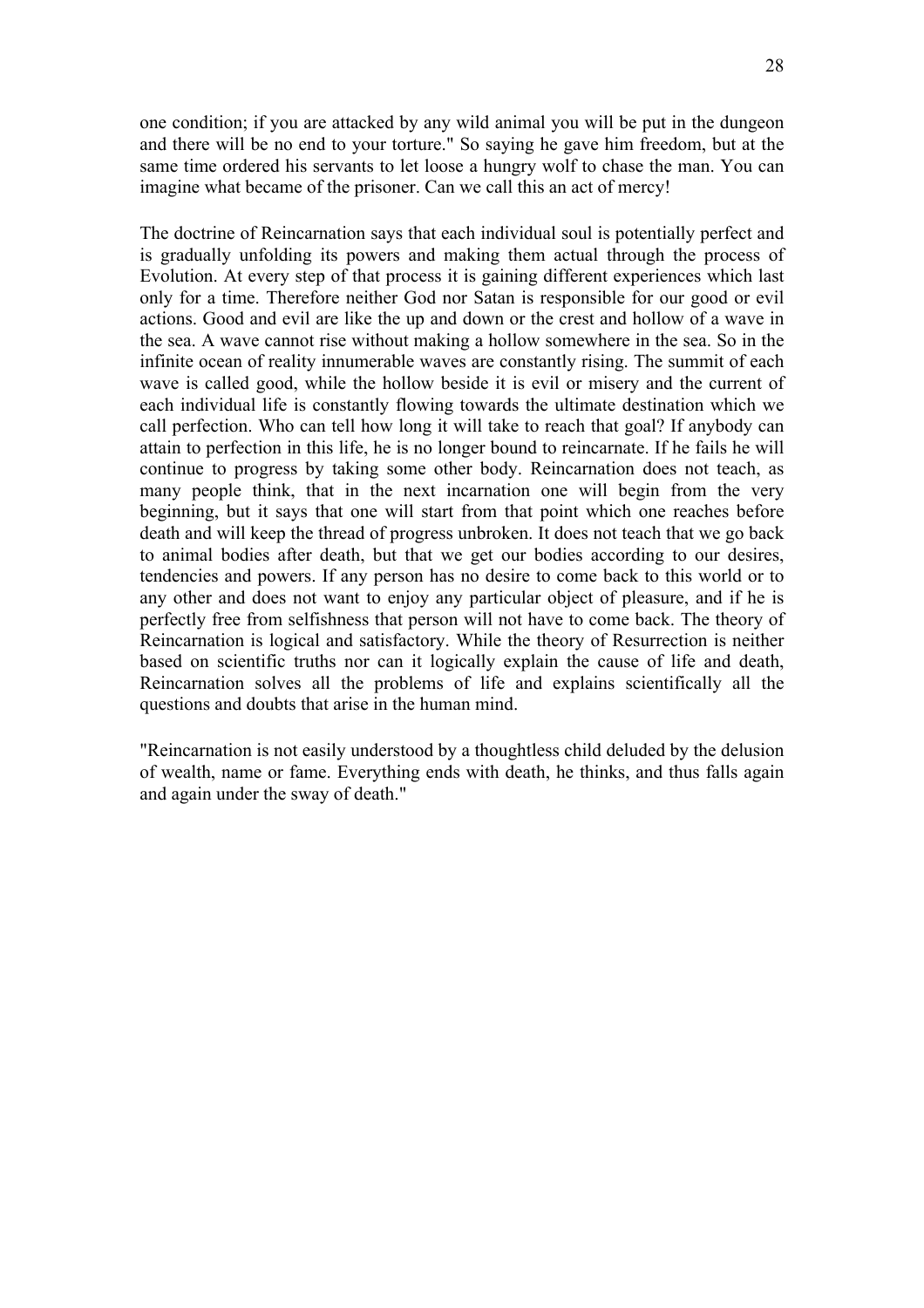### V. Theory of Transmigration.

he theory of transmigration is one of the oldest theories accepted by the people of the Orient to solve the problems concerning life and death as well as to explain the continuity of existence after death. This theory presupposes the The theory of transmigration is one of the oldest theories accepted by the people of the Orient to solve the problems concerning life and death as well as to explain the continuity of existence after death. This theory pre dead or dissolved into its elements. Those who deny the existence of the soul, of the self-conscious thinker and actor, as an entity distinct from the gross material body, necessarily deny this theory of transmigration. The materialistic thinkers of all ages have refused to accept this theory, because they do not admit the existence of a soul or a self-conscious thinker and actor as an entity, separate from the gross material body. Consequently they do not ask or discuss whether the soul will exist after death or not, whether it will continue to live or not. Such materialists are not the creatures of the twentieth century, but they have lived in all ages, in all countries. In India and in other civilized countries of ancient times you will find that materialistic thinkers prevailed and they gave the same arguments which we hear now from the agnostics and scientists of to-day. Their arguments are generally one-sided and unsatisfactory. They try to deduce the soul or self-conscious entity from the combination of matter or material forces, but they have not succeeded in giving a scientific proof of it. No arguments in favor of the existence of a soul as an entity will convince them, because they deny the existence of anything that cannot be perceived by sense powers. If we could bring the soul down on the sense plane and make it visible to these materialistic thinkers, and if they could make experiments upon it, then perhaps they would be convinced to a certain extent, but not until then. But how can we bring the soul down on the sense plane when it is ethereal and finer than anything that we can perceive with our senses?

Those who try to explain the cause of our earthly life by the theory of heredity do not believe in the truth of transmigration. The modern scientists, agnostics and materialists generally accept the theory of heredity and endeavor to explain everything by it; but if we examine their arguments for the theory of heredity, we shall find that the theory of transmigration is much more satisfactory, much more rational than that of heredity.

Among the followers of the great religions of the world, the majority of Christians, Jews, Mohammedans and Parsees deny the truth of transmigration. Of course, there was a time when the Christians believed in this transmigration theory. Origen and other Church Fathers accepted it until the time of Justinian, who anathematized all those who believed in Reincarnation or the pre-existence of the soul. Among the Jews we find that in the Cabala this idea of transmigration plays the most important part. In fact the Cabalists accepted this theory to explain all the difficulties that could not be explained by any other theory. But those Jews, Christians, Mohammedans and Parsees who do not believe in the theory of transmigration accept the one-birth theory; that is, that God creates the souls at the time of birth out of nothing, and these souls, having come into existence out of nothing, continue to live forever; that this is our first and last birth that we receive; we did not exist before, we are suddenly created by God, and after death each one of us will continue to live either in heaven or hell to enjoy or to suffer throughout eternity. Among the modern Spiritualists we find that those who are born and brought up with this idea of one birth do not accept the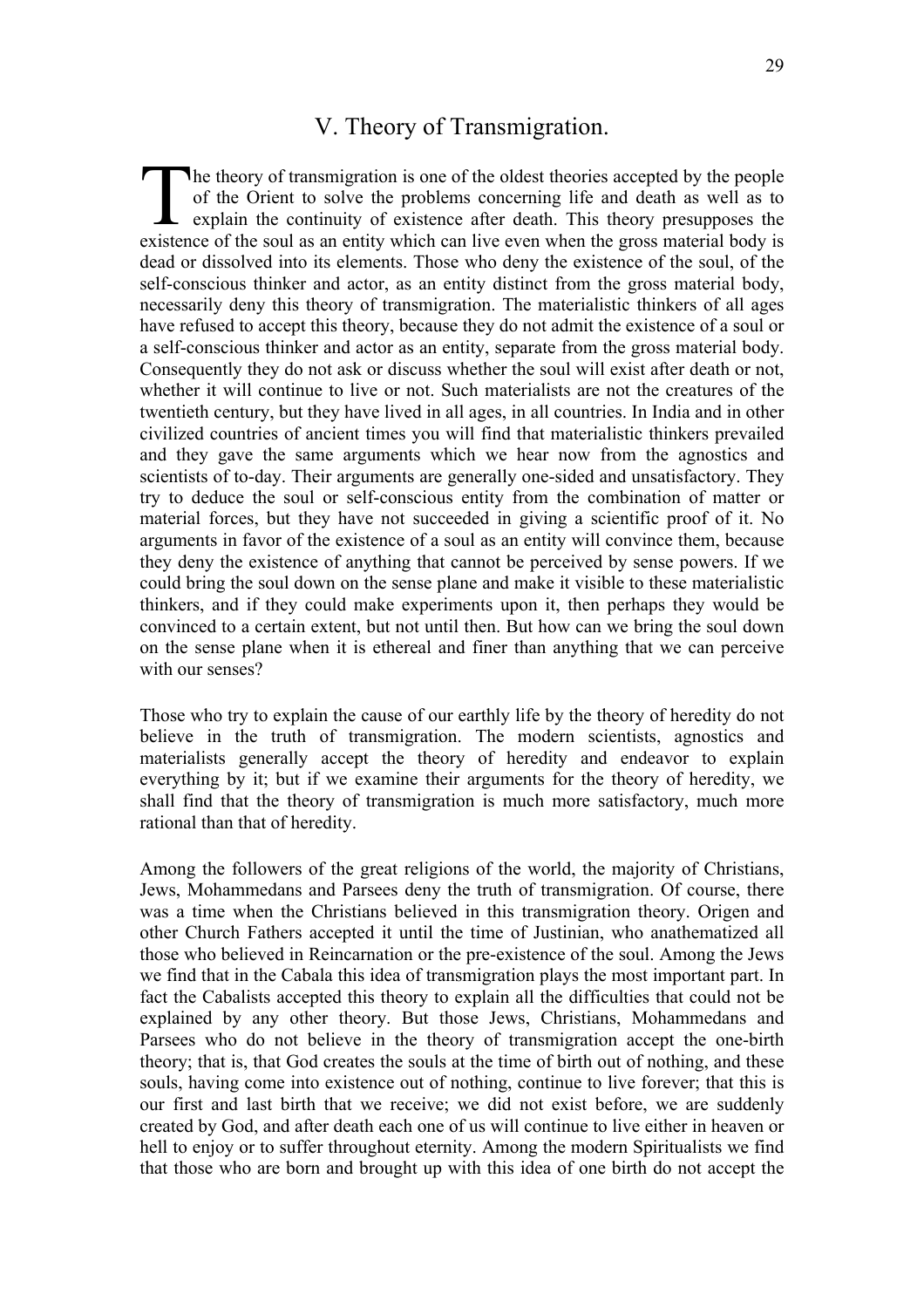theory of transmigration. Still there are millions and millions of people all over the world who do believe in transmigration and who have found comfort and consolation in their lives as well as a satisfactory solution of the problems of life and death.

The theory of Transmigration, or Metempsychosis, as it has been called by many philosophers, originally meant the passing of a soul from one body after death into another; or, in other words, it meant that the soul after dwelling in one particular body for a certain length of time leaves it at the time of death, and in order to gain experience enters into some other body, either human, animal or angelic, which is ready to receive it. It may migrate from the human body to an angelic body and then come down on the human plane, or to the animal plane and be born again as an animal. So the original meaning of transmigration or metempsychosis was the revolution of the soul from body to body whether animal, human, angelic or of the gods. The migrating substance being a fixed quantity, with fixed qualities, chooses its form according to its taste, desire and bent of character. This idea prevailed among the ancient Egyptians, according to whom the soul, after leaving the dead body, would travel from one body to another for thousands and thousands of years in order to gain experiences in each of the different stages of life.

Among the Greek philosophers we find that Pythagoras, Plato and their followers believed in this theory of Metempsychosis or Transmigration of souls. Pythagoras says: "After death the rational mind, having been freed from the chains of the body, assumes an ethereal vehicle and passes into the region of the dead where it remains till it is sent back to this world to inhabit some other body human or animal. After undergoing successive purgations, when it is sufficiently purified, it is received among the gods and returns to the eternal source from which it first proceeded." Plato also believed in this theory. Of course we cannot tell exactly from whence Pythagoras and Plato got these ideas. Some say that they learned these doctrines from Egypt; others believed that, either directly or indirectly, they learned the theory of transmigration from India. Plato describes in "Phaedrus," in mythological language, why and how the souls take their birth upon this plane, either as human or animal. He says: "In the heaven Zeus, the Father and Lord of all creatures, drives his winged car, ordering all things and superintending them. A host of deities and spirits follow him, each fulfilling his own function. Whoever will and can follows them. After taking this round, they advance by a steep course along the inner circumference of the heavenly vault and proceed to a banquet. The chariots of the gods, being well balanced and well driven, advance easily; others with difficulty; for the vicious horse, unless the charioteer has thoroughly broken him, weighs down the car by his proclivity towards the earth, whereupon the soul is put to the extremity of toil and effort. The souls of gods reach the summit, go outside and stand upon the surface of heaven, and enjoy celestial bliss. Such is the life of the gods; other souls which follow God best and are likest to Him succeed in seeing the vision of truth and in entering into the outer world with great difficulty. The rest of the souls longing after the upper world all follow; but not being strong enough, they are carried round in the deep below, plunging, treading on one another, striving to be first, and there, in confusion and extremity of effort, many of them are lamed and have their wings broken. Thus when the soul is unable to follow and fails to behold the vision of Truth, sinks beneath the double load of forgetfulness and vice, her feathers fall from her and she drops to earth and is born again and again as human beings or as animals." Plato says: "Ten thousand years must elapse before the soul can return to the place from whence she came, for she cannot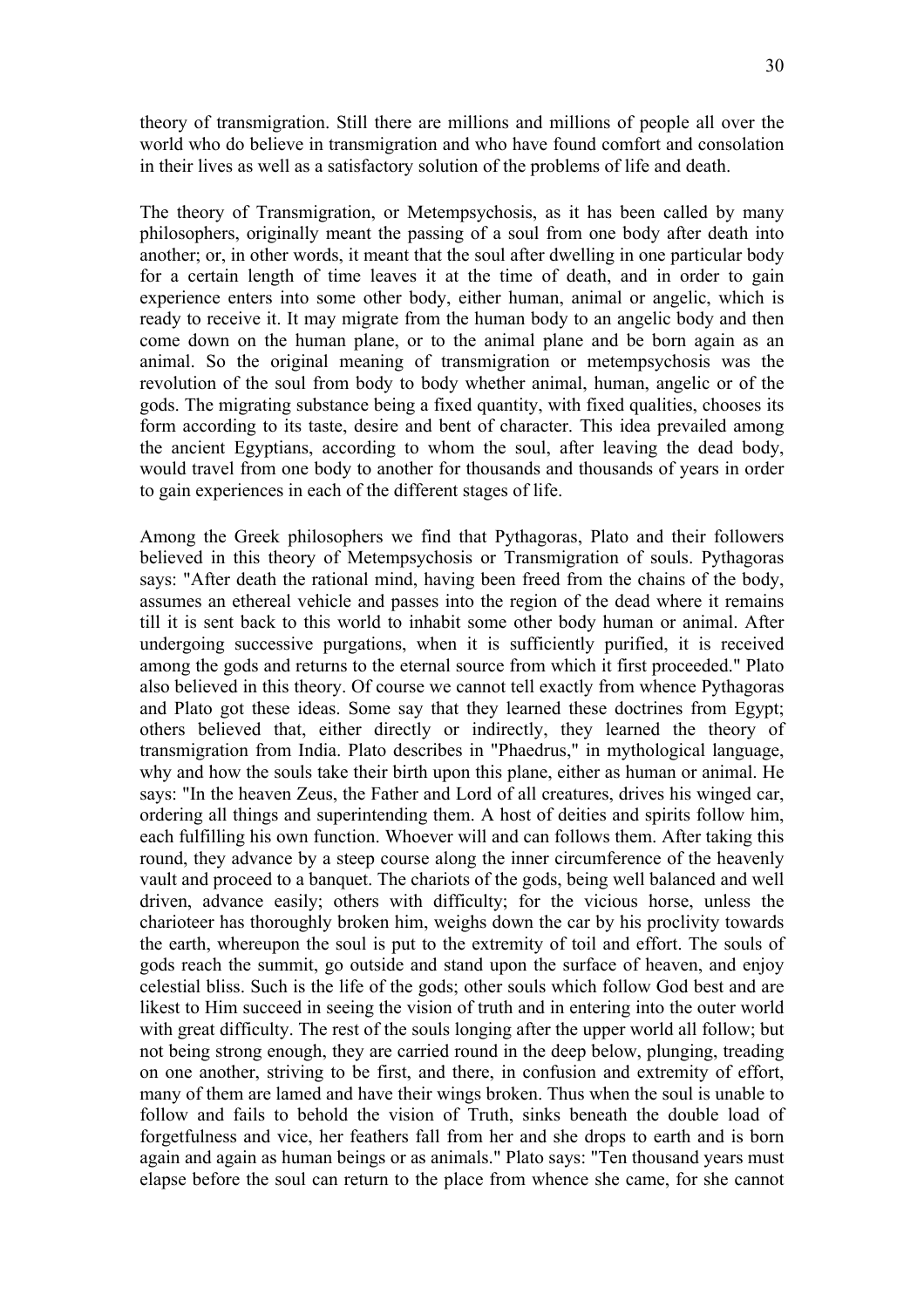grow her wings in less." "At the end of the first thousand years, the souls of the good and of the evil kind come together to draw lots, and choose their bodies according to their tendencies and the bent of their characters. They may take any they like. Instead of receiving the natural consequences of their deeds and misdeeds of their previous lives they are allowed to choose their own lot, according to their experience and bent of character. Some, being disgusted with mankind, prefer to be born as animals, such as lions and eagles or some other animals. Others delight in trying their luck as human beings." From this mythological description we gather what Plato meant by transmigration.

This Platonic idea of transmigration or of successive lives of those who inhabit this earth has been criticized by various thinkers of modern times; and referring to this idea the late Doctor Myers, of the Psychical Research Society of London, writes in his second volume of "Human Personality": "The simple fact that such was probably the opinion of both Plato and Virgil shows that there is nothing here which is alien to the best reason or to the highest instincts of men. Nor, indeed, is it easy to realize any theory of the *direct creation* of spirits at such different stages of advancement as those which enter upon the earth in the guise of mortal man. There *must*, one feels, be some kind of continuity—some form of spiritual past." (P. 134.) Why does He not create all souls equal? Why will one soul be highly advanced spiritually while another is entirely ignorant and idiotic? This question cannot be answered, this problem cannot be solved by the special creation theory, and therefore Doctor Myers says that there is no doubt that there was some previous continuity or spiritual past of each individual soul, and therefore he tacitly admits the theory of Transmigration. Although from a scientific viewpoint he could not give any direct proof regarding this idea of a preexistence of the soul, still he could not deny it entirely when he said: "The shaping forces which have made our bodies and our minds what they are may always have been psychical forces—from the first living slime-speck to the complex intelligences of to-day." "The old transmigrationist's view would thus possess a share of truth and the actual man would be the resultant not only of intermingling heredities on father's and mother's sides, but of intermingling heredities, one of planetary and one of cosmic scope." ("Human Personality," Vol. II, p. 267.)

But this theory of Transmigration, as described by Plato, is a little different from a similar theory which existed in India before his time. In the Platonic idea of transmigration, as we have already seen, the souls were allowed to choose their own lot according to their experience or bent of character, but not to receive the natural consequence of their deeds and misdeeds. Plato did not say anything about the law which governs souls; but in ancient India the great thinkers and philosophers explained that each individual soul is bound by the inexorable law of nature to receive its body as a natural consequence of its former deeds and misdeeds, and not to have free choice of its lot according to its bent of character. The great thinkers and philosophers of ancient India discovered the universal law of cause and effect, of action and reaction, and called it by the Sanskrit term "Karma," which means the law of cause and sequence; that every cause must be followed by an effect of a similar nature, that every action must produce similar reaction, and conversely every reaction or effect is the result of an action or cause of a similar character. Thus there is always a balance and harmony between cause and effect, between action and reaction. This law of Karma has now become a fundamental verity of modern science. It is called by different names: the scientists call it the law of causation, the law of compensation,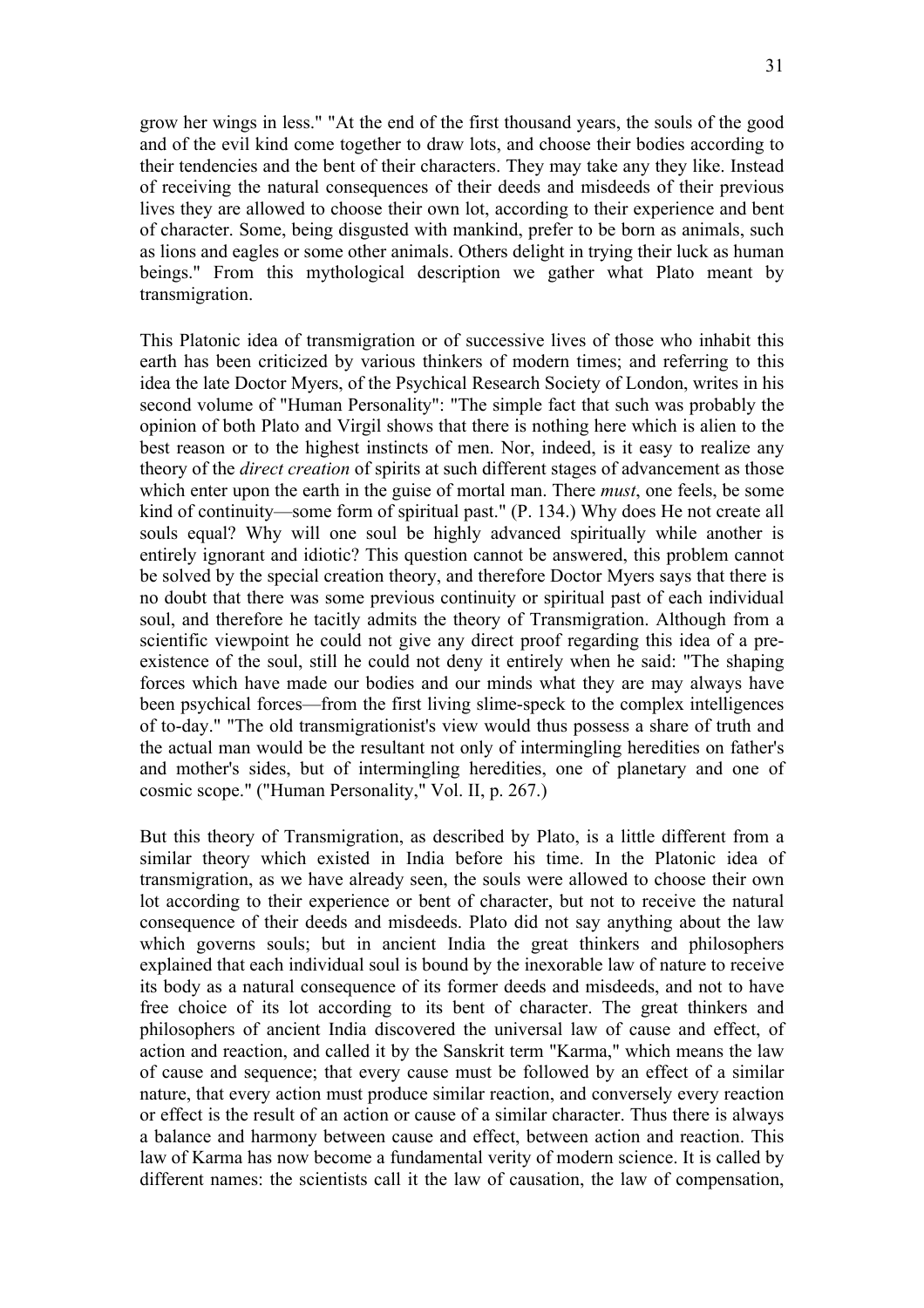the law of retribution, the law of action and reaction, but they all refer to the same idea,—that every cause must produce a similar result and every action must produce a similar reaction.

Now these ancient thinkers of India applied this law of Karma to explain the destiny of human souls, and it was upon this law they based the theory of Transmigration. They maintained that human souls are bound by this irresistible law and cannot get out of it; their thoughts and deeds are the causes which produce results of similar nature. So their future birth does not depend upon their whimsical, free choice, but it is limited by the thoughts and deeds or misdeeds of their previous lives. In the Platonic idea we find that the souls go according to their choice. They may not take a human form if they prefer an animal form, but in the Hindu idea of transmigration we find that it is not a result of free choice, but, if our thoughts and deeds force us to take a particular form, then we are subject to the law of Karma, which governs our future birth and the evolution of our souls. Consequently the Hindu theory of Transmigration differs fundamentally from the Platonic as well as from the Egyptian idea of Transmigration. In the Platonic and Egyptian theories we see that the souls, after leaving the body, enter into another body which is waiting to receive the migrating soul, but in the Hindu theory of Transmigration the body is not waiting to receive the migrating soul, but on the contrary the soul, being subject to the laws of evolution, manufactures the gross material body according to its desires and tendencies. Just as a germ of life will develop a grosser form by cellular subdivision, by growth, and by assimilation of the environmental conditions, so the germ of the human soul will manufacture the body by obeying the laws which govern the physical plane. Parents are nothing but the channels through which the migrating souls receive their material forms. Parents do not create the souls; they have no power to create. They can only give the suitable environments necessary for manufacturing a gross physical body. The souls come with their tendencies, with their desires, and they remain as germs of life.

Now these germs of life contain vital forces, sense powers, psychic powers, and ethereal particles of matter. At the time of death the soul contracts and withdraws all its powers from the sense organs to its innermost center, and in that contracted state it leaves the body. But these powers do not leave the soul. By the law of persistence of force and conservation of energy they remain latent in that center until environmental conditions become favorable for their remanifestation. Rebirth means the manifestation of the latent powers which exist in the germ of life or in the individual soul. These germs of life are called by different names. Leibnitz called them monads and modern scientists call them bioplasms or some such name, but the Vedanta philosophers describe them as subtle bodies. These germs or subtle bodies are subject to evolution and growth; they arise from lower to higher stages of development, from the mineral through the vegetable to the animal kingdom and eventually they become human beings and then they go on progressing.

In the Platonic theory the idea of progress, growth or gradual evolution of the soul from the lower to higher stages of existence is entirely excluded, because, as I have already said, the migrating substance is of a fixed quantity with fixed qualities, that is, these qualities do not change and are not affected by either growth or evolution. They are constant quantities. In order to differentiate these two ideas we should call the Hindu theory of Transmigration by the term "Reincarnation." The Hindu or Vedantic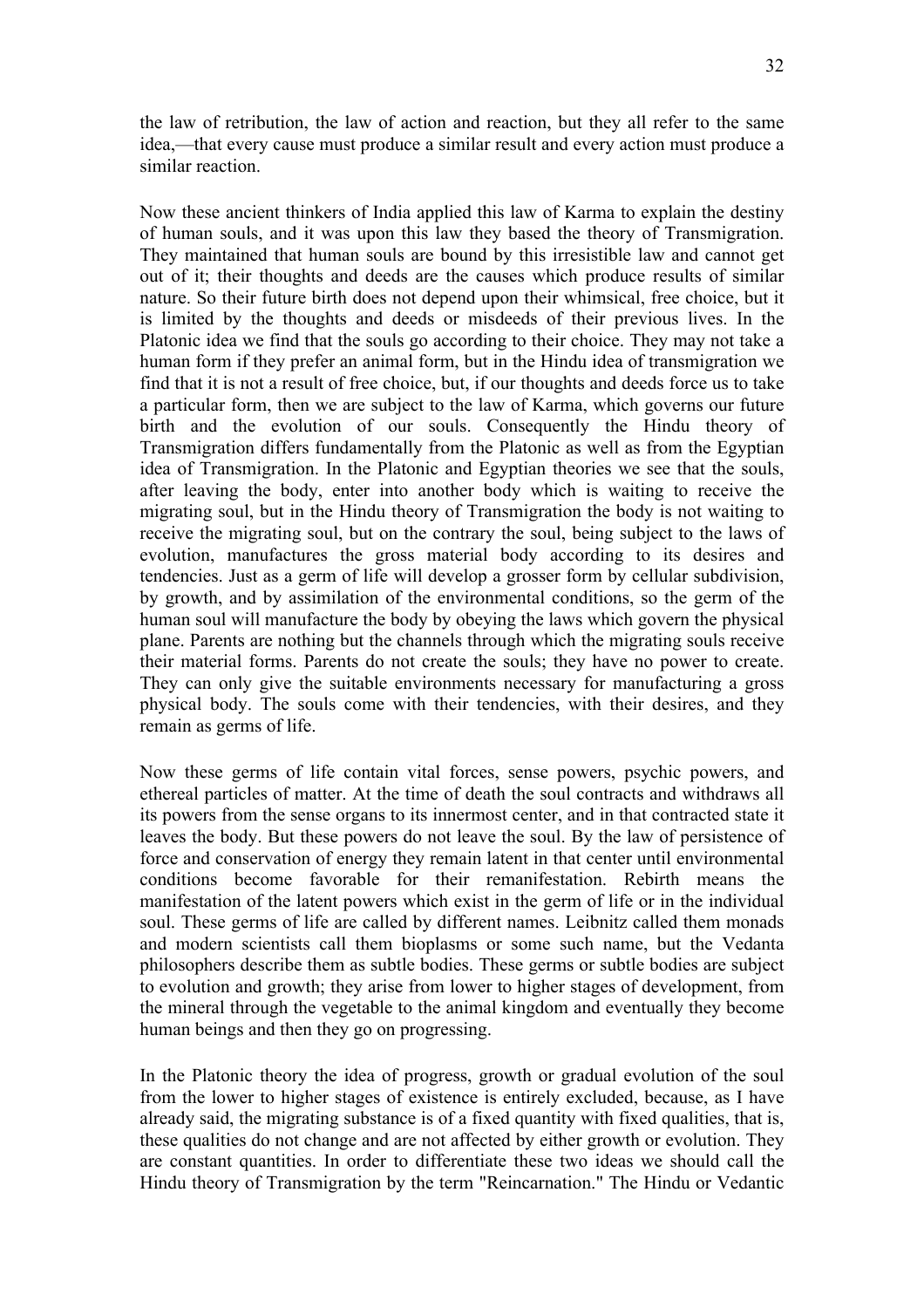theory of Reincarnation, however, is not the same as the Buddhistic theory of Rebirth, for the Buddhists do not believe in the permanence of the soul entity. There is another point where the Reincarnation theory differs from Platonic transmigration. According to this theory of Reincarnation there is growth and evolution of each individual soul from the lower to higher stages of development. The soul or germ of life, after passing through the lower stages, comes to the human plane and gains experience and knowledge; and after coming to the human plane, it does not retrograde to animal bodies. The Platonic theory teaches that human souls migrate into animal bodies or angelic bodies and return from the angelic to the human or the animal, and that some of them prefer to become animals; while the theory of Reincarnation, taking its stand upon the scientific truth of gradual evolution, teaches that the human souls have already passed through different grades of the animal, nay, of the vegetable kingdom, by the natural process of evolution. After having once received the human organism, why should a soul choose to go back to the lesser and more imperfect organism of an animal? How is it possible for a lesser manifestation to hold a greater one? Why should a greater manifestation choose more limited forms in preference to those of others? This question arises in the Platonic theory of Transmigration. Therefore, the Reincarnation theory, or the theory of Transmigration according to the Hindus, rejects this idea of the going back of human souls to animal forms. We have already passed in the evolutionary process through the lower grade of animal organisms. Now that we have outgrown them why should we go back to them?

It is true, however, that in India there are many uneducated people among the Hindus who believe that human souls do migrate into animal bodies after death to gain experience and reap the results of their wicked deeds, being bound by the law of Karma; but in the Platonic theory the law of Karma plays no part in the transmigration of souls. The educated and thoughtful minds of India, however, accept the more rational and scientific theory of Reincarnation. Although there are passages in the scriptural writings of the Hindus which apparently refer to the retrogression of the human soul into animal nature, still such passages do not necessarily mean that the souls will be obliged to take animal bodies. They may live like animals even when they have human bodies, as we may find among us many people like cats and dogs and snakes in human form and they are often more vicious than natural cats, dogs or snakes. They are reaping their own Karma and manifesting their animal nature, though physically they look like human beings. This kind of retrogression is possible for one who after reaching the human plane goes backward on account of wicked thoughts and deeds on the animal plane. Such a temporary retrogression brings knowledge and helps it in its onward progress toward the manifestation of higher powers on the higher plane of consciousness. All the wicked thoughts and wicked deeds are nothing but the results of our own mistakes. What is sin? Sin is nothing but a mistake and it proceeds from ignorance. For instance, if I do not know that fire burns, I may put my finger into it and get burned. The result of this mistake is the burning of the finger and this has taught me once for all that fire burns; I shall never again put my finger into fire. So every mistake is a great teacher in the long run. No one is born so high and perfect as not to commit any mistake or any sin. Every mistake like this opens our eyes to the laws of the universe by bringing to us such results as we do not desire. As one life is not enough to gain experience in all the stages of evolution, we must have to admit the doctrine of the Reincarnation of the soul for the fulfillment of the ultimate purpose of earthly life. Professor Huxley says: "None but hasty thinkers will reject it on the ground of inherent absurdity. Like the